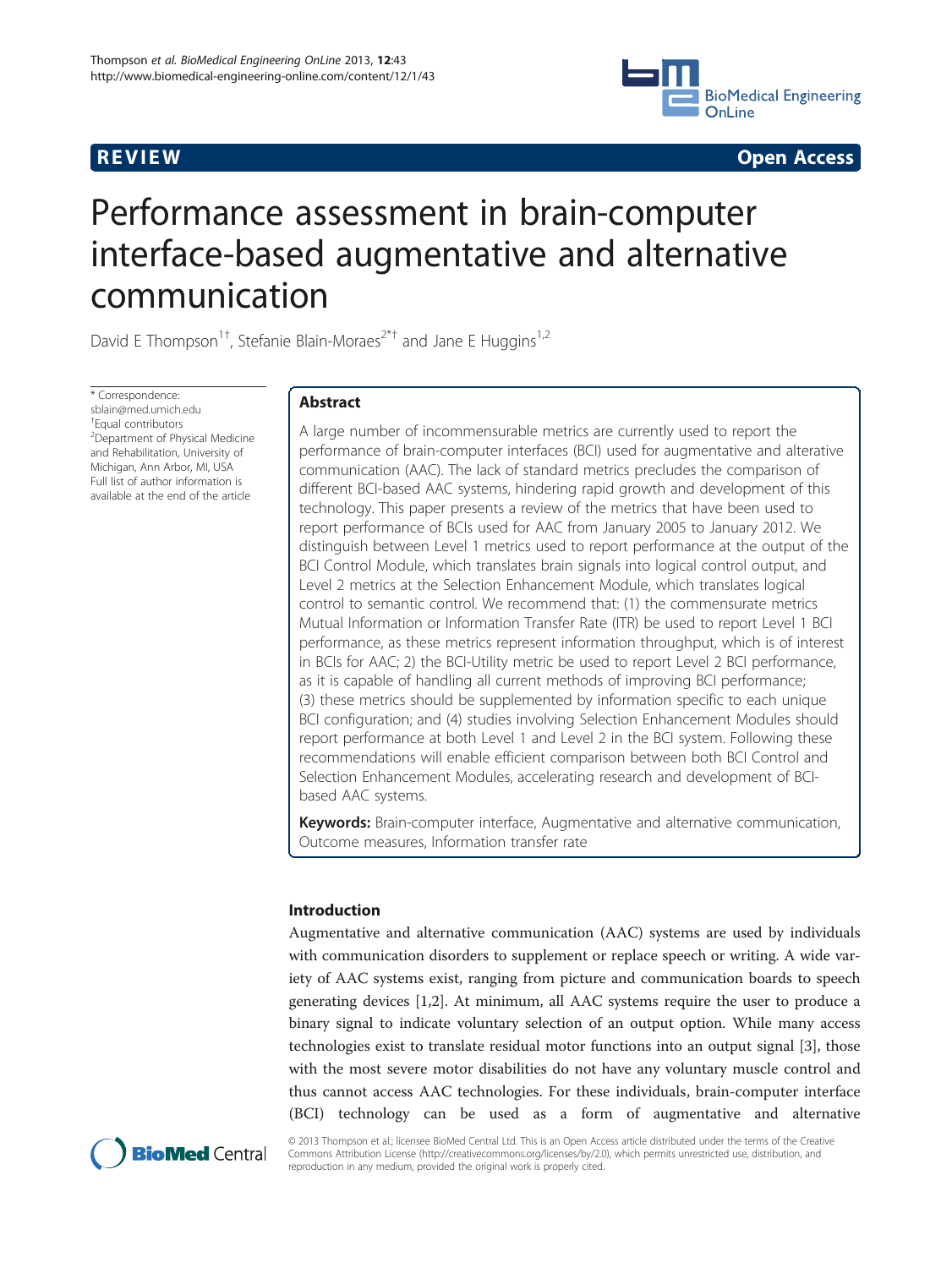<span id="page-1-0"></span>communication (AAC). The architecture of a BCI-based AAC system can be represented by many different frameworks [[4\]](#page-19-0); herein, we model BCI-based AAC systems as two interconnected Modules, each of which is comprised of a number of functional components, depicted in Figure 1. The BCI Control Module translates a BCI user's brain state into a logical control output. Its functional components may include a stimulus presentation paradigm which causes the BCI user to elicit particular brain states (e.g. the order of flashes in P300-based BCIs [\[5,6](#page-19-0)], stimulus configuration [\[7](#page-19-0)], stimulus colour [[8\]](#page-19-0), stimulus rate [[9\]](#page-19-0)); electrodes and amplifiers; feature extractors; and classification algorithms (e.g. co-adaptive calibration [[10](#page-19-0)], adaptive online classification [[11\]](#page-19-0)). A comprehensive review of the variations of each of these functional components is provided in [\[12\]](#page-19-0). The BCI Control Module makes discrete selections from a systemdependent number of possible options. These selections are made independent of any semantic knowledge of the AAC interface, and the resulting logical control signal is sent to the Selection Enhancement Module. A Selection Enhancement Module translates this logical control to semantic control, using techniques ranging from direct association (e.g. one output option corresponds to one specific communicative symbol), to algorithms such as error correction and word prediction, to interface configuration (e.g. the Hex-o-Spell [\[13](#page-19-0)]). Selection enhancement is not unique to the BCI field – it is employed in auto-text correction such as T9 predictive text and Swype on mobile phones, automatic speech recognition and existing AAC interfaces. These two Modules work in tandem to provide a means of communication for individuals who have severe motor impairments that limit their ability to speak and to access traditional AAC devices.

Many variations of each of the components of both BCI Control and Selection Enhancement Modules exist, and can be combined together in multiple ways to produce unique BCI-based AAC system configurations. To develop an optimal BCI-based AAC technology, researchers must be able to compare each of these configurations to assess the relative benefit of each component to the overall communication capacity of the system. In other words, the quest for the best BCI requires efficient evaluation criteria for the performance of each component of the communication system.

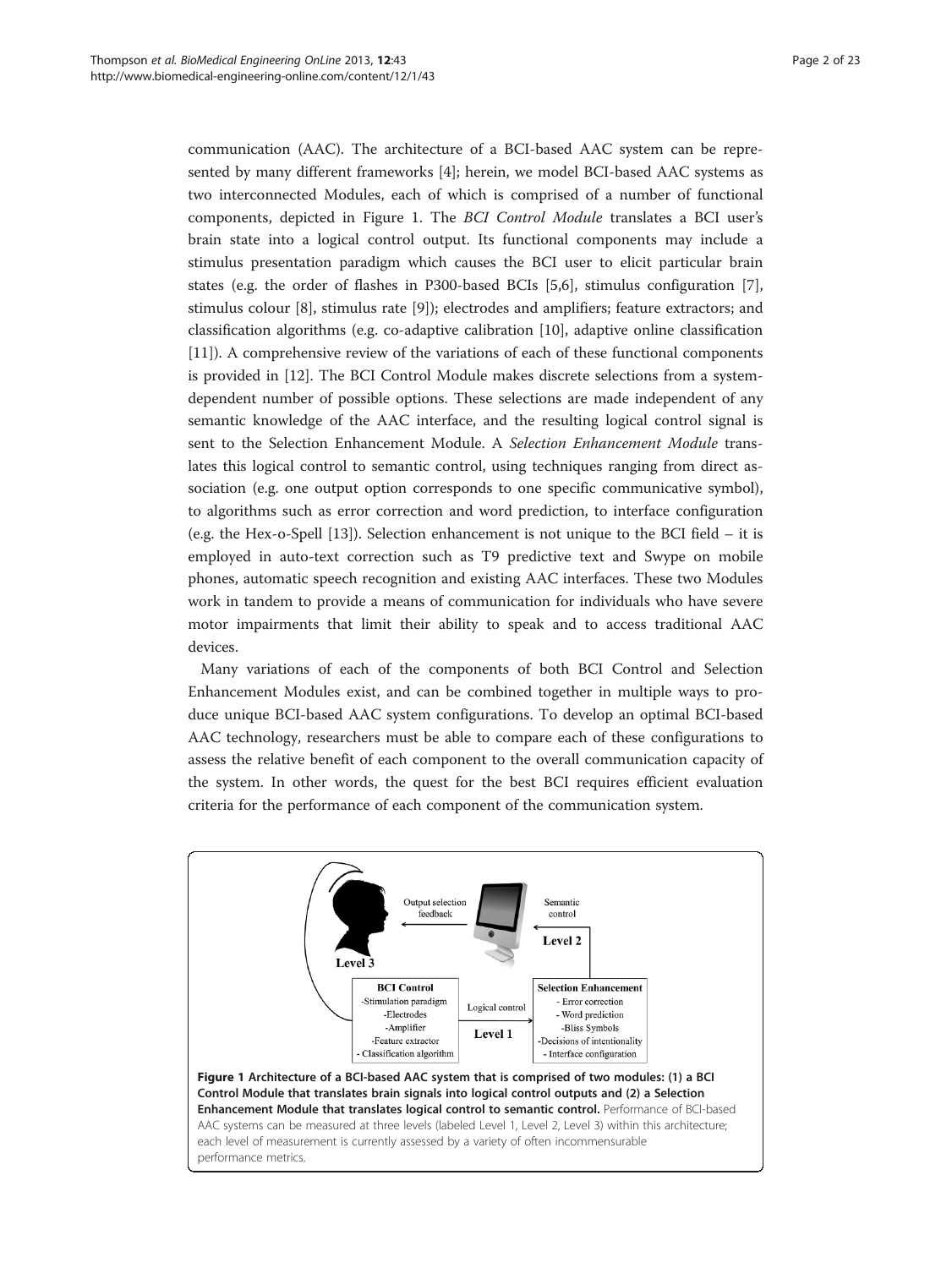As is the case with the evaluation of any AAC system, the issue of where to measure performance is paramount. There are three locations, or Levels, at which BCI-based AAC performance can be measured, as depicted in Figure [1](#page-1-0). Level 1 performance is measured directly at the output of the BCI Control Module. Here, a logical control output without semantic meaning is generated. This output is a single selection of one output from a variable number of options presented on the user interface, such as one of six targets in the Hex-o-Spell BCI [\[13](#page-19-0)], or one of 36 options in a traditional P300 Speller [[5\]](#page-19-0). Here, the effective generation of a logical control output is commonly assessed by measures of speed, accuracy, or a combination thereof, such as information transfer rate. To date, measurement of BCI performance has typically occurred at this Level. However, as BCI systems begin to explore improved user interfaces (e.g. integration of word prediction in spelling applications, innovative spelling systems, adaptive user interfaces [[14,15](#page-19-0)]), Level 2 measures of communication capacity at the output of the Selection Enhancement Module have become more common [\[14](#page-19-0)-[17\]](#page-19-0). Level 2 measures of BCI performance account for the fact that a single selection by the user may have different degrees of "power" in terms of what it can accomplish when the logical control signal has been interpreted by the Selection Enhancement Module. These two Levels mirror where performance has typically been measured in traditional AAC systems. Rate enhancement strategies such as the physical arrangement of a display, linguistic predictive capabilities, and cues such as colour and abbreviation expansion have been extensively explored by the AAC field to overcome the rate problem of the slow productions of augmentative communicators [[18](#page-19-0)]. In the AAC field, Level 1 metrics include selections, switch activations, letters, words utterances, etc. per unit of time [[19-](#page-19-0)[22](#page-20-0)], and Level 2 metrics include metrics of text or selection savings [\[20-22](#page-20-0)], such as the Rate Index (average communication rate/selection rate) [[23\]](#page-20-0). Finally, while the rarity of in-home BCIs being used by the target population have delayed the need to identify a higher-level measure of BCI performance, the AAC literature indicates that it is also possible to measure performance of a communication system, and therefore of a BCI, at the level of its impact on the user (e.g. [\[24,25\]](#page-20-0)). This would be considered a Level 3 measurement of BCI performance, and can be assessed by determining whether the presence of a BCI leads to fuller, richer communication with a partner, or an improved quality of life.

A large number of performance metrics have been used in BCI research studies to quantify the communication capacity of a specific BCI system. While accuracy is typically reported, this metric has several major limitations, including not accounting for time and being biased by chance performance in systems with different numbers of output states. Consequently, research groups are developing and publishing their own custom performance metrics. For example, in order to report the performance of a BCI where users were given the option of correcting mistakes that they had made in typing a sentence, Townsend et al. [\[6](#page-19-0)] developed the "practical bit rate" while Jin et al. [[7\]](#page-19-0) used the practical bit rate, with the addition of the "written symbol rate".

To determine the variety of metrics in use, we conducted a literature review in Web of Science, combining the keywords "brain-computer interface" and "communication". The search was limited to English communications in peer-reviewed journals dating between January 2005 and January 2012. Articles were included if they described the performance of synchronous, "goal selection" BCIs [[26](#page-20-0)] used by human participants for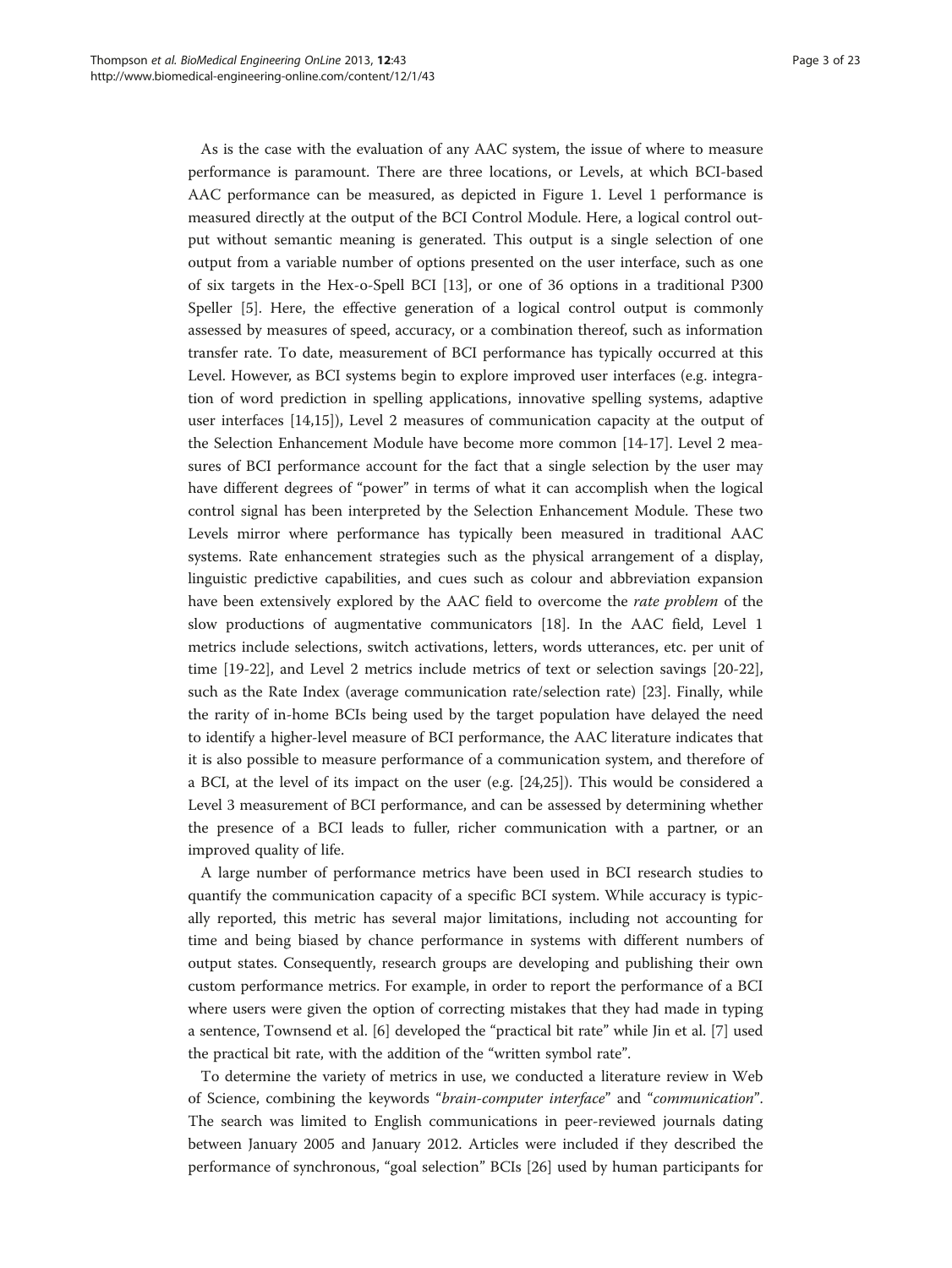communication. According to these criteria, 72 articles were retained and included in the appraisal.

Within these 72 articles, 12 different combinations of metrics were used to describe BCI-based AAC performance. These combinations and their frequency of use are listed in Table 1.

The scope and type of metrics that have been used in the BCI field over the 7 years reviewed by the authors present two major problems. First, many of the metrics are incommensurate, precluding the comparison of results between different BCI studies. This presents a serious limitation to the growth and development that is possible in the BCI field. Second, many metrics are based on digital communication theory, and thus on assumptions that do not necessarily hold for BCI-based communication. In digital communication, a large quantity of data is typically available in order to measure performance. Due to the relatively slow communication speed of BCIs and human factors such as fatigue, it is rare that large amounts of data are available to quantify BCI performance. For example, within the P300-based BCI studies included in the surveyed literature, measures of performance were derived from an average of 30 selections, while the average P300 BCI had 36 classes. Consequently, many of the metrics that are used as gold standards in digital communication cannot necessarily be applied to the BCI field, resulting in the need for new field-specific standards to be developed.

As BCI-based AAC research continues to grow in popularity, there is a pressing need for the acceptance of standardized BCI evaluation metrics that can be used to report performance in any study using a BCI for AAC. Such metrics would enable the efficient comparison of various BCI components, accelerating the development of a practical, efficient BCI that can be used by individuals with severe motor impairments for the purposes of communication. This manuscript will compare the performance metrics that have been used for Level 1 and Level 2 measurement of BCI-based AAC performance, and recommend a standard metric for each level. Level 3 metrics will not be addressed;

| <b>Metrics reported</b>                                                       | Number of times<br>reported | Article<br>references |
|-------------------------------------------------------------------------------|-----------------------------|-----------------------|
| Accuracy                                                                      | 38                          | $[8,27-63]$           |
| Accuracy and information transfer rate (ITR)                                  | 16                          | $[6,7,64-77]$         |
| Information transfer rate (ITR)                                               | 7                           | [78-84]               |
| True and false positives                                                      |                             | [85]                  |
| Accuracy and written symbol rate (WSR)                                        |                             | [86]                  |
| Accuracy and speed                                                            |                             | [9]                   |
| Accuracy and mutual information                                               |                             | $[11]$                |
| Accuracy and number of errors                                                 |                             | [87]                  |
| Accuracy and selections per minute                                            |                             | [88]                  |
| Accuracy, bit rate, selections per minute, output characters per<br>minute    |                             | $[14]$                |
| Characters per minute                                                         |                             | [89]                  |
| Accuracy, information transfer rate (ITR), NASA task load index,<br>OUEST 2.0 |                             | [90]                  |

Table 1 Metrics used in the literature from January 2005 – January 2012 to report performance of communication-based BCIs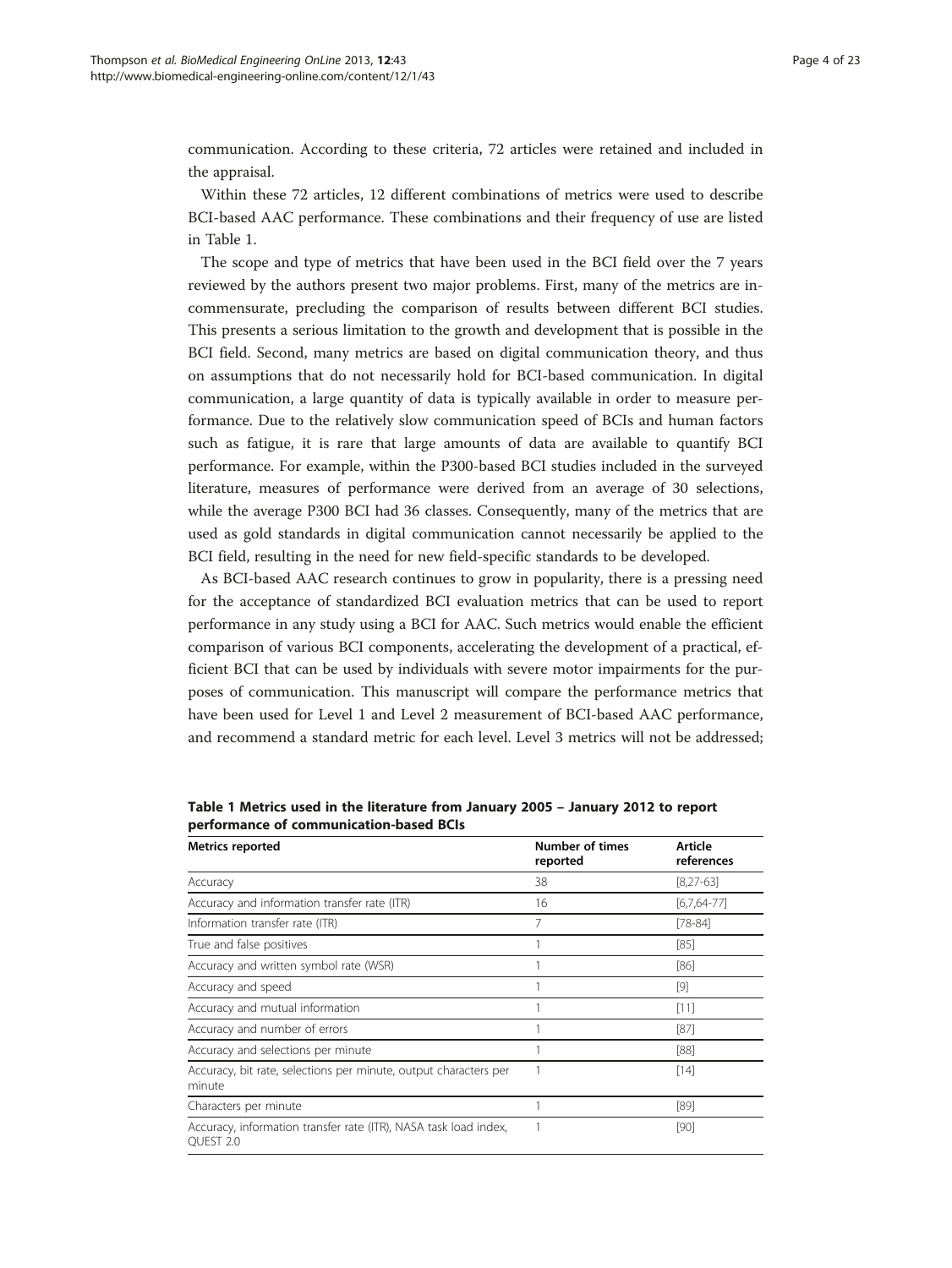the interested reader is referred to the literature regarding measuring assistive technology impact on the user [\[91](#page-22-0)-[93](#page-22-0)].

# Level 1 performance metrics

# Types of BCI control modules

BCI Control Modules for AAC utilize pattern recognition techniques to translate the electrical signals generated from the brain states of BCI users into the selection of one discrete option from a list of available outputs. The BCI Control Module functions under the assumption that  $(1)$  specific mental operations or  $(2)$  responses to specific sensory stimuli result in reproducible frequency or event-related potential patterns. Thus, two types of BCI Control Modules can be distinguished: (1) endogenous control modules, which respond to spontaneous control signals from the user (e.g. motor imagery to generate sensorimotor rhythms (SMRs)), and (2) exogenous control modules, which respond to control signals evoked from the user by a stimulus (e.g. event-related potentials such as the P300 response, or visually-evoked potentials (VEPs)) [\[12\]](#page-19-0). Effective Level 1 performance metrics should enable comparison within and between both types of BCI Control Modules.

# Evaluation criteria for level 1 performance metrics

We define four criteria (described in detail below) for the evaluation of common Level 1 performance metrics. An effective Level 1 metric would be able to capture the performance of a maximal number of BCI-based AAC systems. While future systems may be created that cannot be measured with existing metrics, we offer the following criteria: the metric should have the ability to capture (1) throughput (throughput), (2) the performance of a BCI with a variable number of categorical outputs (categorical outputs), and (3) unbiased performance (unbiased). Furthermore, the metric should (4) be practically communicable to researchers and clinicians from various disciplines working in the field of BCI and practically calculable from the amounts of data typically gathered in BCI experiments (practicality).

# **Throughput**

BCI Control Modules must balance a tradeoff between system speed and system accuracy. While accuracy is commonly reported, the time per decision varies widely between different BCIs. In offline analysis, this parameter is often artificially varied to investigate the ideal settings for a system, so that the time per decision may not be fixed even within a given study. Effective Level 1 metrics must therefore capture system throughput (information per time). Metrics that report throughput can allow direct comparisons of varied BCI types; such metrics also allow comparisons between different configurations of the same BCI, such as those used to optimize parameter settings.

#### Categorical outputs

In any BCI system, output may be discrete or continuous; equivalently, in BCI-based AAC systems output may be (1) categorical (e.g. letters from the alphabet in a P300 speller) or (2) ordinal targets (e.g. targets in a one-dimensional SMR-based BCI). User performance in selecting ordinal targets is often measured by metrics that require inter-target distances as input (e.g. mean squared error); these metrics are thus not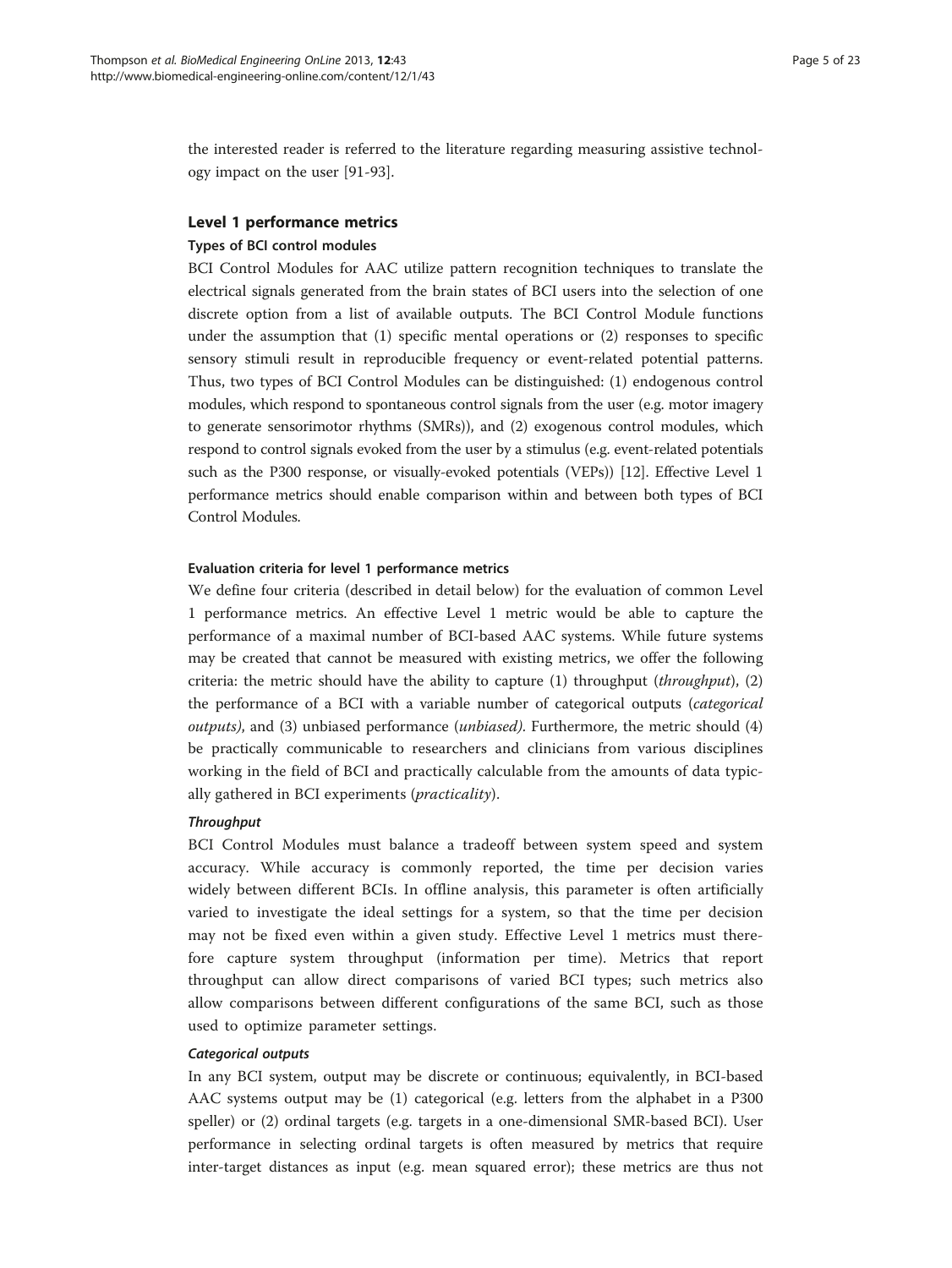<span id="page-5-0"></span>compatible with categorical data. By contrast, metrics designed for categorical outputs can be used with ordinal outputs, though they will ignore the extra information gained from the labels. Thus, Level 1 metrics must support categorical outputs to allow comparison between varied BCI types.

#### Unbiased

The reported performance of BCI Control Modules can be biased by three factors. 1) A variable number of discrete outcomes. P300-based BCI spellers enable the user to select from many options within a single trial (e.g. 4 options [[94](#page-22-0)], 36 options [\[5](#page-19-0)], and 72 options [\[6\]](#page-19-0)), whereas some mu-rhythm based BCI selection tasks only permit selection between two discrete outputs within a single trial [[95](#page-22-0)]. Chance performance of the BCI Control Module is inversely related to the number of options. 2) Experimental bias, the marginal distribution of the intended BCI outputs determined by the experiment. In other words, the potential bias that is introduced if a BCI user is instructed to select one output option more frequently than others, as is likely to be the case during communication even outside of the laboratory. 3) Classifier bias, where a BCI Control Module preferentially selects one class over others. To enable efficient comparison between different BCI Control Modules, Level 1 metrics must be unbiased by any of these factors.

# **Practicality**

An effective metric must be practicably communicable between various research groups and accessible to individuals from various disciplinary backgrounds working in the BCI field. The metric must present BCI performance in a form that is practical for journal articles and sufficiently simple to be understood by those without engineering expertise. The metric must also be practically calculable from the relatively small amounts of data that are gathered from AAC-based BCI experiments with human participants. This final point is particularly significant, as communication systems such as spellers tend to have a large number of output options (classes), leading to a small number of examples per class in a typical experiment.

#### Common level 1 performance metrics

In light of the four criteria defined above, we present and discuss five common Level 1 performance metrics in this section: (1) error rate or classification accuracy; (2) Cohen's Kappa coefficient; (3) confusion matrix; (4) mutual information; and (5) information transfer rate or bit rate. The discussion is summarized in Table [2](#page-6-0). It is possible to address the limitations of some metrics through relatively minor adjustments (e.g. in addition to accuracy, one can report time per sequence and time between characters in a P300-speller BCI to enable the derivation of ITR). However, as these metrics are often reported without the information necessary for such conversions, they will be evaluated according to the four criteria under the assumption that no further information about performance is provided. Several other Level 1 BCI performance metrics exist that are typically used to measure continuous BCI output, such as the correlation coefficient and mean square error [\[96](#page-22-0)]. These metrics are often used in SMR-based BCIs, but as they cannot be used with the categorical output generated by some BCI-based AAC systems, they will not be discussed further in this paper.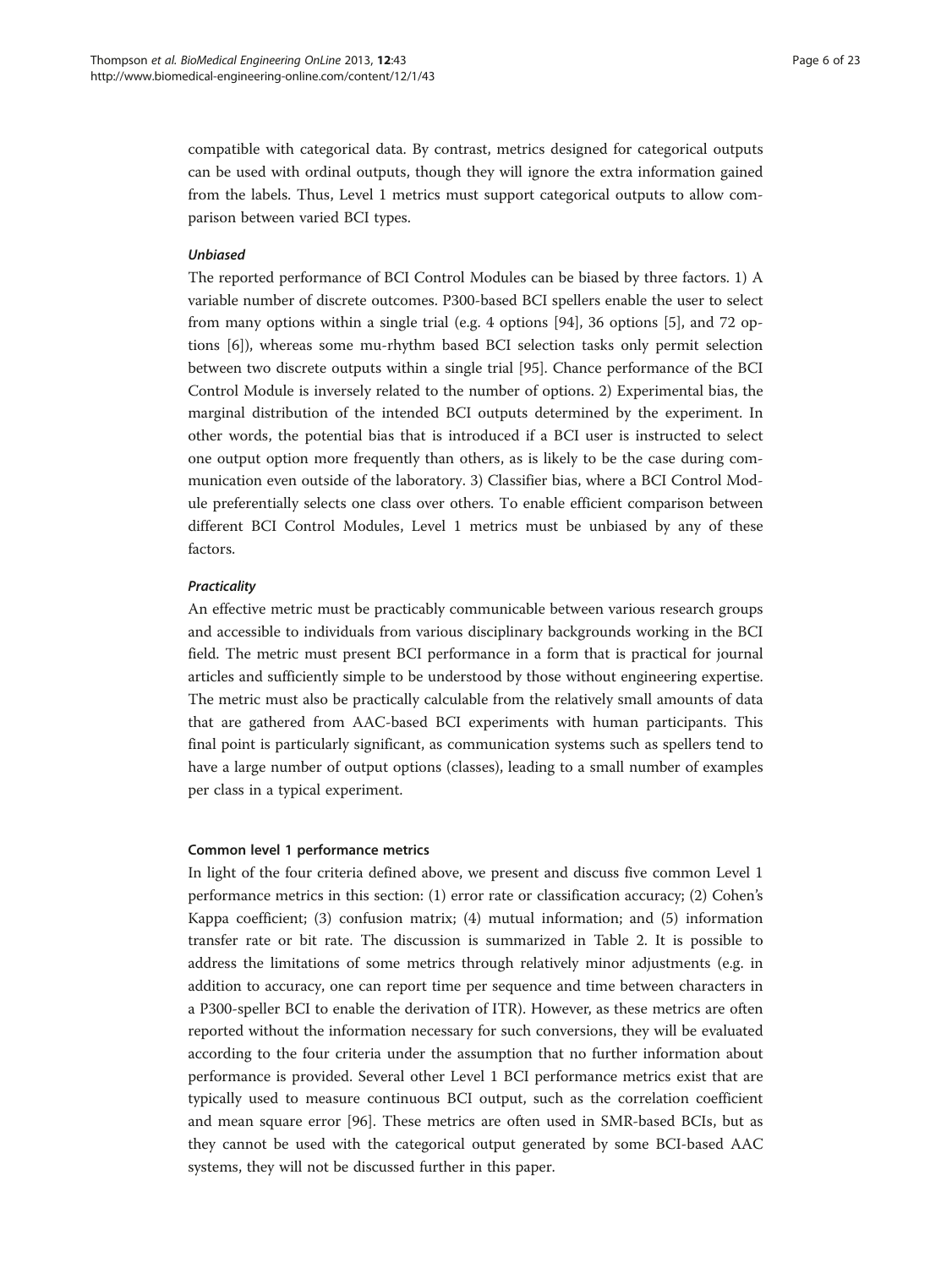# <span id="page-6-0"></span>Table 2 Comparison of common Level 1 BCI-based AAC performance metrics

| <b>Metric</b>                                     | <b>Description/Equation</b>                                                                                                                                                              | <b>Evaluation criteria</b> |                        |  |                              |
|---------------------------------------------------|------------------------------------------------------------------------------------------------------------------------------------------------------------------------------------------|----------------------------|------------------------|--|------------------------------|
|                                                   |                                                                                                                                                                                          | Throughput                 | Categorical<br>outputs |  | <b>Unbiased Practicality</b> |
| Accuracy/Error Rate                               | $Acc = P$ ; $Err = (1 - P)$                                                                                                                                                              |                            |                        |  |                              |
| Cohen's Kappa                                     | $K = \frac{P-1/N}{1-1/N}$                                                                                                                                                                |                            |                        |  |                              |
| Confusion Matrix                                  | A matrix with intended (true) outputs as rows, actual outputs as columns, and the number of<br>occurrences in the intersections.                                                         |                            |                        |  |                              |
| IMutual Information or the<br>formulation in [97] | $I(X;Y) = \sum_{y} \sum_{x} p(x,y) \times \log \left( \frac{p(x,y)}{p(x) + p(y)} \right)$ (Note this can be used to measure throughput rate by simply<br>dividing by the time per trial) |                            |                        |  |                              |
| Information Transfer Rate (ITR)                   | $ITR = \frac{1}{6} (log_2(N) + P log_2(P) + (1-P) log_2(\frac{1-P}{N-1}))$                                                                                                               |                            |                        |  |                              |

P: probability of correct selection; N: number of choices;  $p(x)$ : marginal distribution of X;  $p(x,y)$ : joint distribution of X and Y; c: time per selection. Check marks indicate that the metric fulfills the evaluation criterion.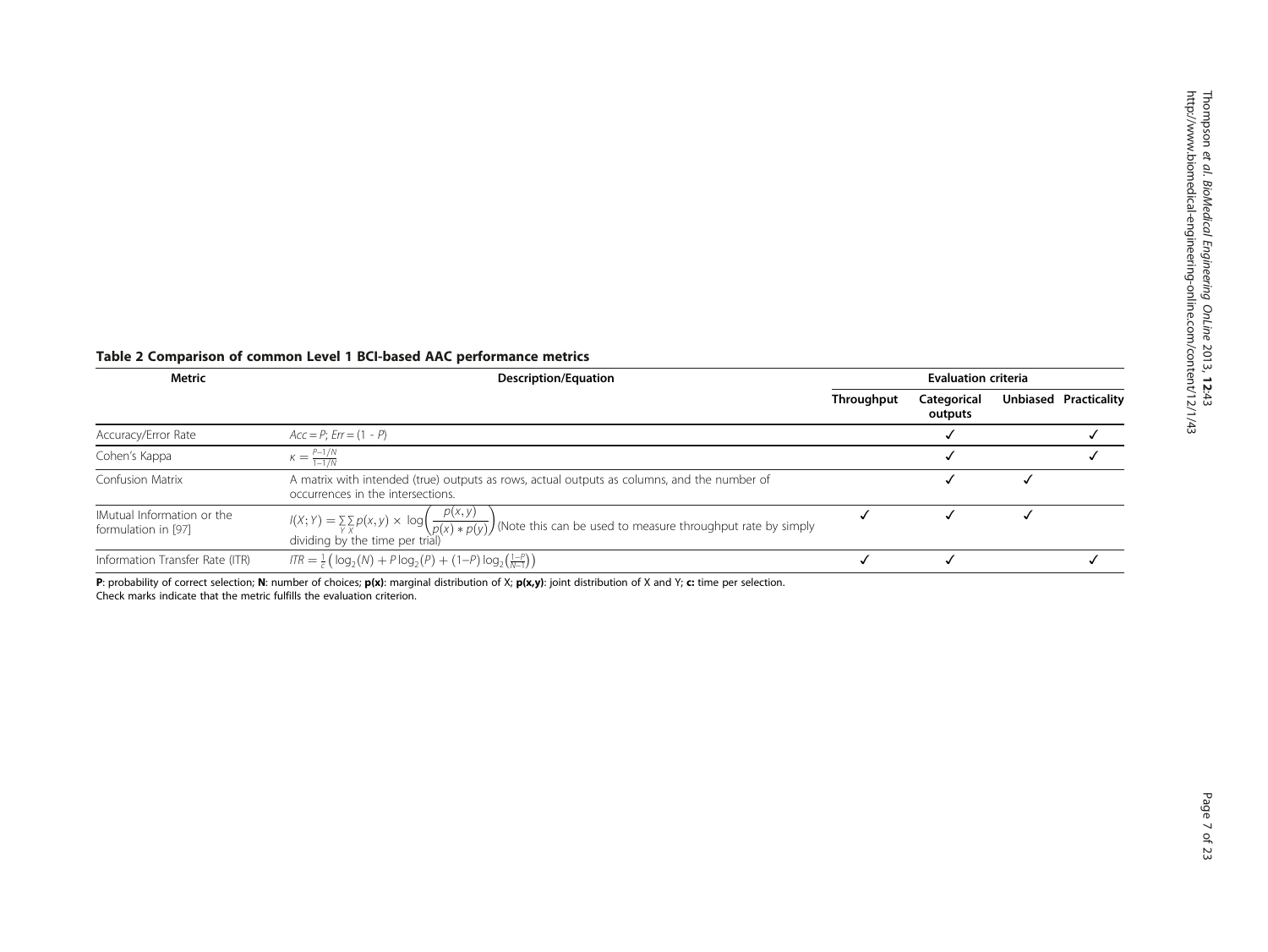(1) Error rate or classification accuracy [[98](#page-22-0)]

This metric determines how often the BCI makes a correct selection; in other words, the percentage of total selections that are correct. While it is the most intuitive metric of BCI performance, it does not account for time, often suggesting that BCI performance increases monotonically with time per decision. Furthermore, this metric is biased by the chance performance of AAC configurations with different numbers of discrete outcomes, and assumes the existence of a single accuracy which is uniform across all possible outputs.

(2) Cohen's Kappa coefficient [\[99,100](#page-22-0)]

Cohen's Kappa is a measure of the agreement of two observers; for a BCIbased AAC system, it is used as a measure of agreement between the correct output and the BCI Control Module output. Like classification accuracy, this metric does not account for the time required to make a selection, and does not give a measure of throughput. While Cohen's Kappa is designed to account for chance agreement, it can produce unexpected results if the underlying class distribution is biased [[101\]](#page-22-0).

#### (3) Confusion matrix [\[102](#page-22-0)]

For BCI-based AAC systems, a confusion matrix is a matrix with correct output as rows, BCI Control Module outputs as columns, and the number of occurrences in the intersections. The diagonal therefore represents the number of correct outputs. The confusion matrix does not account for time and thus does not measure throughput. The relative sums of the rows of the matrix reveals the frequency of each intended output in the experiment, thus, confusion matrices can show patterns in the error distribution (e.g. row-column errors in the P300 Speller). The confusion matrix is often not practically calculable. Every entry in the matrix is proportional to a probability density estimate for a particular combination of correct and actual outputs; the number of density estimates that are required thus grows as the square of the number of states. Particularly in P300 experiments where 36 or more possible outputs are typical, this amount of data is rarely available. Also, this metric is often not practically communicable. While confusion matrices are 2-D when representing the performance of one specific BCI configuration; representing the performance across a varying number of stimulus presentations requires reporting a 3-D matrix. In addition, while the 2-D matrices are easily reported for BCIs with a small number of total possible outputs, they become impractically large for BCIs with a large number of total possible outputs. The classical Farwell and Donchin 36-class P300 speller would a priori require reporting a matrix with 1296 entries [[5\]](#page-19-0). Since that particular implementation makes separate decisions for rows and columns, reporting two separate, 36 element confusion matrices may be sufficient, though this requires an assumption of independence and makes interpretation more difficult. Some modern spellers, such as Townsend's checkerboard speller [[6](#page-19-0)], do not share this structure and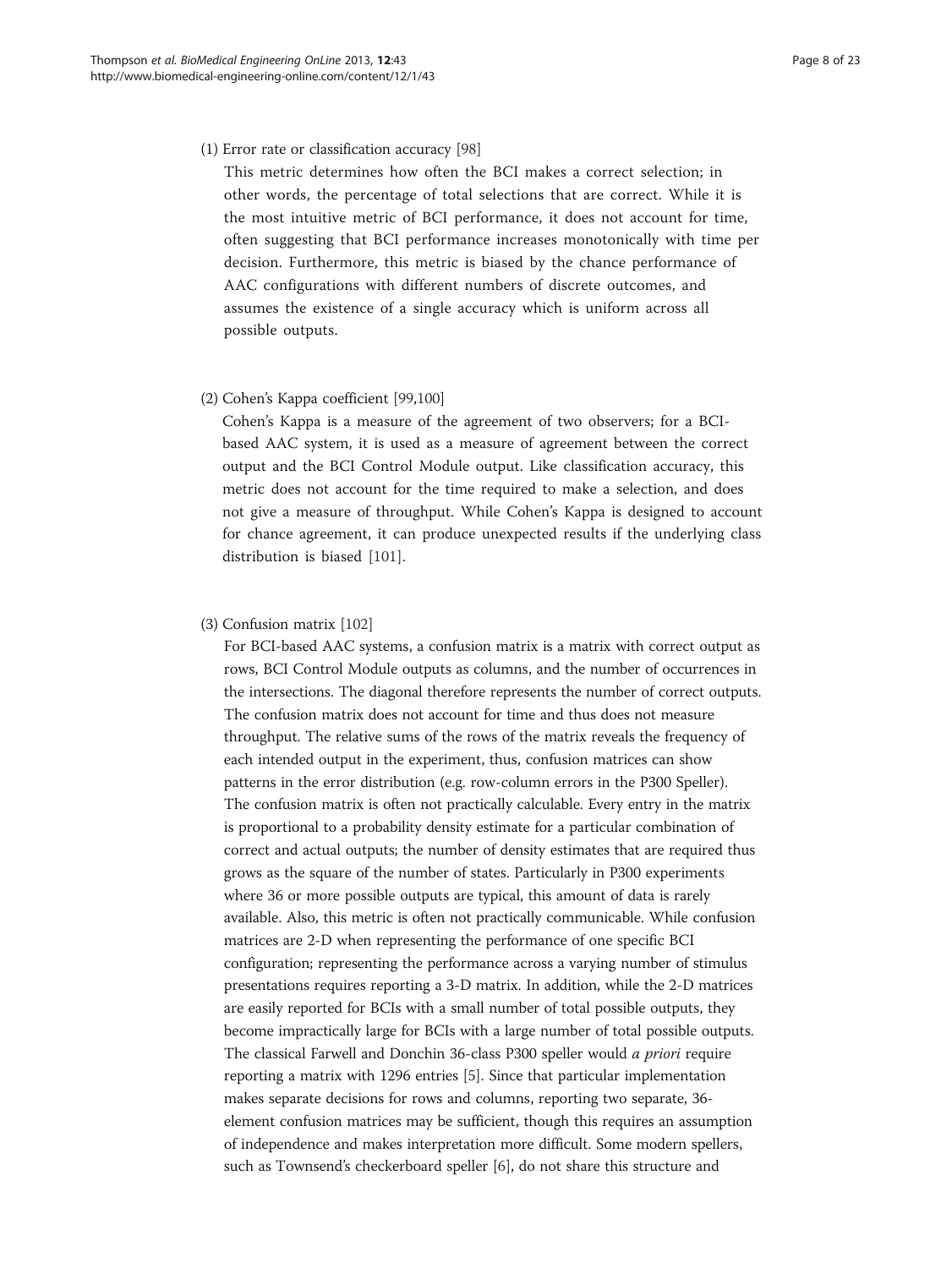would thus require reporting the full  $N^2$  entries (5184 for the Townsend speller). Furthermore, most of the entries are small in value, and therefore difficult to measure accurately. The combination of these factors makes the confusion matrix impractical.

(4) Mutual information [\[103,104](#page-22-0)] or Nykopp's bit rate [[97](#page-22-0)]

Mutual information is a measure of the overlap between the correct output and the output of the BCI Control Module; it is a measure, in bits, of the throughput of information from the BCI. Since its formula includes marginal and error probabilities, it is robust with respect to experimental and system bias. However, to account for these sources of bias, the calculation of mutual information requires the estimation of the joint statistical distribution of the input and output; the amount of information needed for this estimation scales as the square of the number of total possible outputs of the system, making it impractical for use in a realistic setting with a BCI with a high number of possible outputs, such as a P300 Speller.

Nykopp's bit rate is equivalent to mutual information, though this metric does not require the explicit estimation of joint statistical distribution. While Nykopp recommended maximizing the throughput measure by taking the maximum mutual information across all marginal input probabilities, this is an artificial approach, and the metric is only valid provided this maximization is not performed [\[105\]](#page-22-0).

(5) Wolpaw's Information transfer rate (ITR) or bit rate [[104](#page-22-0)].

Information transfer rate (ITR), also called bit rate, measures the amount of information passing through a device per unit time. It is derived from mutual information, thus, it works with categorical outputs. It is worthwhile to note that in the derivation, Wolpaw et al. [[104](#page-22-0)] assumed that the probability of error would be uniform across all possible outputs, and that errors would be uniformly distributed among the available choices. The violation of these assumptions can produce unexpected results, as shown in [\[105](#page-22-0)]. However, these assumptions dramatically limit the amount of data necessary to calculate the metric.

#### Level 1 performance metric recommendations

As illustrated in Table [2](#page-6-0), none of the metrics that are currently used to report performance of a BCI Control Module satisfy all four criteria of an effective Level 1 metric. Mutual information and information transfer rate both satisfy three of the four evaluation criteria. Each has a different strength: mutual information accounts for bias, while information transfer rate is more practical to calculate in light of typical data limitations of BCI experiments. Fortunately, as ITR was derived from mutual information, they are commensurable metrics. Thus, the decision of which of these two metrics to use can be guided by data availability. Standard formulas can be used to calculate the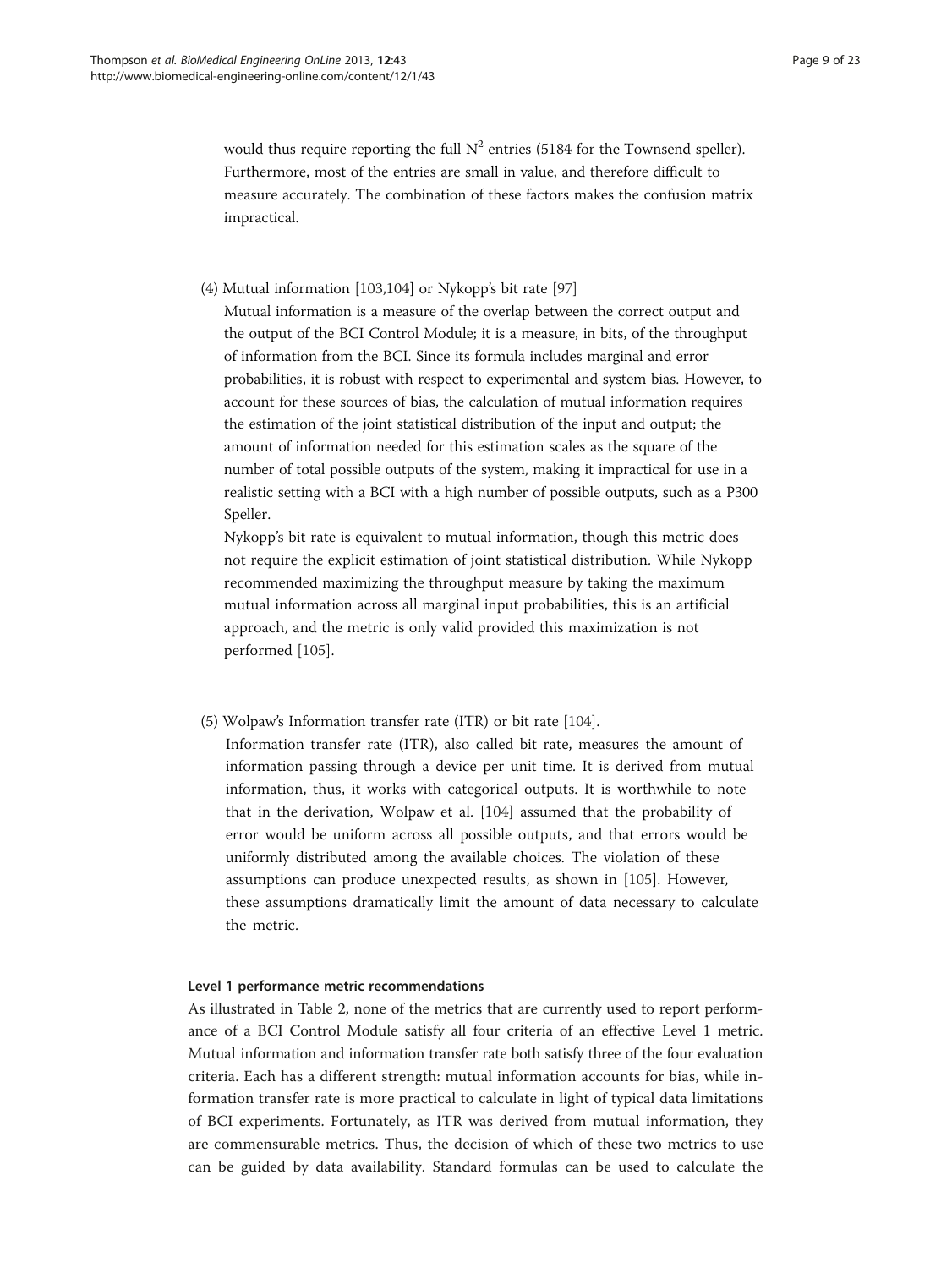confidence bounds of each class, since the accuracy of each class is observed as a binomial random variable. If sufficient data are available to demonstrate a significant difference between classes, mutual information is preferred. However, if sufficient data are not available, the error from using poor per-class estimates of accuracy may be worse than the error expected from assuming a single uniform accuracy. We therefore recommend the use of mutual information when significant bias is expected or deliberately introduced, and the ITR approximation in other situations, as the standard metrics to report Level 1 performance of any BCI Control Modules.

# Level 2 performance metrics

#### Types of selection enhancement modules

Three types of Selection Enhancement Modules can be defined based on their respective mechanisms for enhancing the logical output they receive from the BCI Control Module: (1) automatic error correction; (2) rate enhancement; and (3) control state detection.

- 1. Automatic error correction mechanisms are ways by which the system can recover from errors. These mechanisms include techniques such as the using the detection of an "error potential" brainwave to automatically undo erroneous selections [[106](#page-22-0)], or the replacement of a deleted character with a likely second candidate upon the selection of a backspace [[17](#page-19-0)].
- 2. Rate enhancement mechanisms map the discrete logical selection received from the BCI Control Module into selections with a larger unit of semantic meaning. Such mechanisms range from populating selection options with communicative signs and symbols, e.g. Blissymbols [[107](#page-22-0)], to enhancing a P300 speller with word prediction, which enables users to complete full words in a single selection (e.g. [[14](#page-19-0)]).
- 3. Control state detection mechanisms monitor the attention of the user, and abstain from making a selection when the user is not paying attention to the BCI, thus preventing selections which are likely to be erroneous [[108](#page-22-0)].

While all three mechanisms operate on different principles, they are each designed with the common purpose of enhancing the effectiveness of BCI-based communication beyond what is possible with a BCI Control Module alone.

#### Evaluation criteria for level 2 performance metrics

In order to enable BCI researchers and users to make informed choices of the best Selection Enhancement Modules, it is imperative to have a metric that allows comparison within and across all three Selection Enhancement mechanisms described in section "Types of Selection Enhancement Modules". In addition, the metric should be usable with different subject instructions regarding the handling of errors specified in an experimental protocol (e.g. user required to correct errors, user required to ignore errors). Finally, the criterion of practicality as defined for Level 1 metrics also apply for Level 2 performance metrics. The practicality criterion is even more important for Level 2 metrics than for Level 1 metrics, as it is likely that a broader range of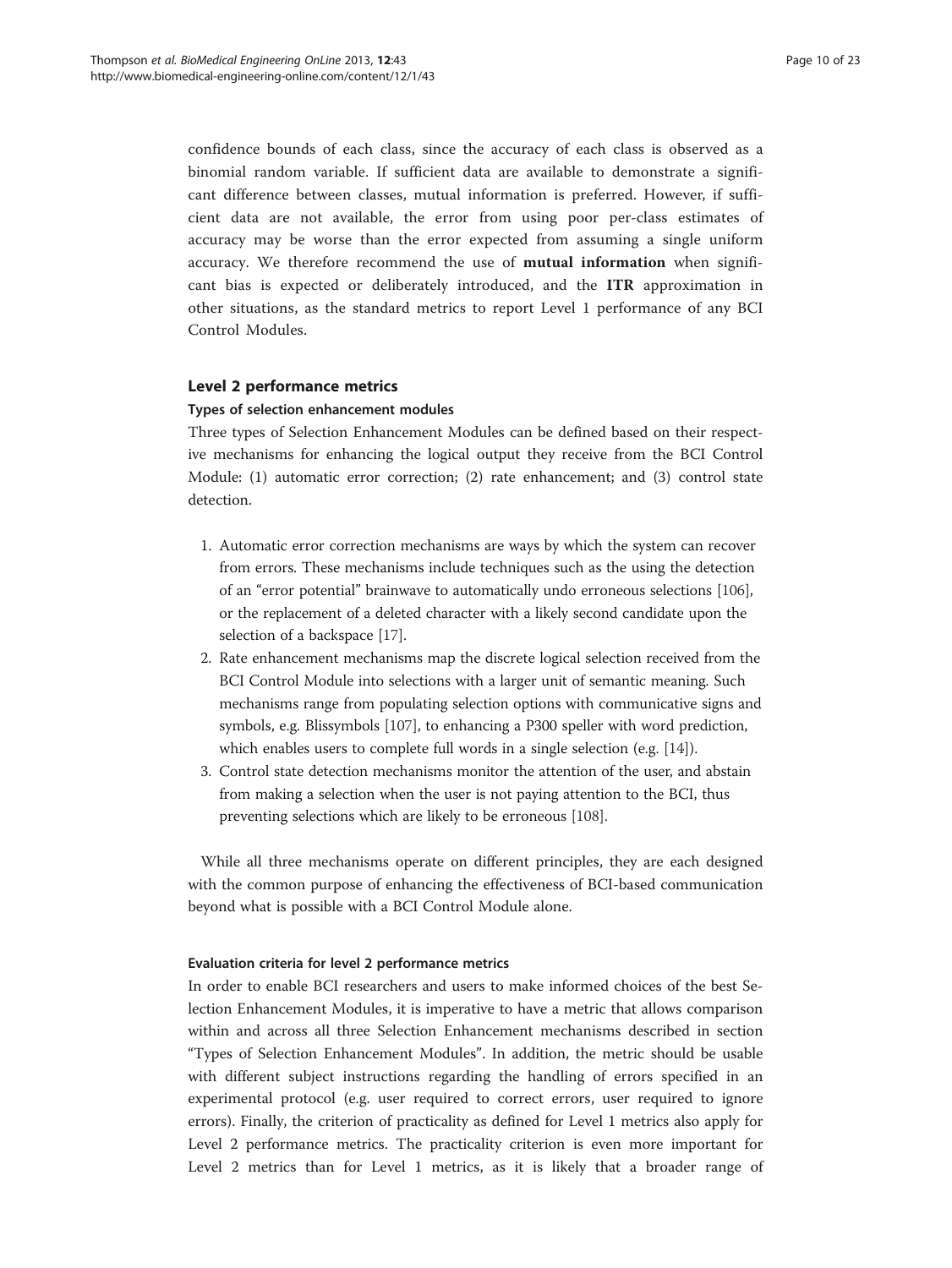disciplines will be interested in Level 2 measures of performance. Thus, a Level 2 metric must be compatible with the three types of Selection Enhancement mechanisms - 1) automatic error correction, 2) rate enhancement and 3) control state detection. It should also be compatible with 4) experimental protocols with and without error correction by the user; and should 5) be practicality calculable and communicable.

#### Common level 2 performance metrics

In the current BCI literature, six Level 2 metrics are used: (1) the written symbol rate, (2) practical bit rate (3) the extended confusion matrix, (4) the system efficiency, denoted - "Eff<sub>sys</sub>", (5) output characters per minute and (6) the BCI-Utility metric. We describe and discuss these metrics with respect to the five criteria presented in section "Evaluation criteria for level 2 performance metrics". The results of the comparison are presented in Table [3](#page-11-0).

(1) Written symbol rate [\[15\]](#page-19-0)

Written symbol rate (WSR) is primarily applicable to error correction mechanisms in Selection Enhancement Modules. The formula accounts for the cost of selecting an erroneous character – selecting a backspace, then selecting the correct character – and for the fact that each selection involved in correcting the error is subject to error itself. However, the WSR strictly underestimates system performance, especially for low accuracies, as the formula uses ITR to derive the symbol rate. ITR already includes theoretical error correction; thus WSR accounts for each error twice, making it an invalid measure.

(2) Practical bit rate [[6\]](#page-19-0)

Like the WSR, practical bit rate is primarily applicable to error correction mechanisms in Selection Enhancement Modules. To accurately represent realworld communication scenarios, the formula adds a penalty of two additional selections for every error incurred, accounting for the same likelihood of making an error during the correcting process as in the original attempt. The formula used to calculate this metric is the same as that used for the BCI-Utility metric in the case where error correction is performed through a backspace entry in the matrix, but is less flexible in that no alternative form exists for other scenarios.

(3) Extended confusion matrix [\[17\]](#page-19-0)

The extended confusion matrix (ECM) is an extension of the confusion matrix (described in section "[Common level 1 performance metrics](#page-5-0)") that accounts for abstentions, or situations where the BCI system deliberately decides not to output a selection. However, it requires the collection of sufficient data to provide estimates of each probability of misclassification. Thus, like mutual information or confusion matrices among the Level 1 metrics, ECM requires more information than is available in many BCI experiments (e.g. ECMs for spellers could require thousands of entries, and at best are impractical to both report and interpret).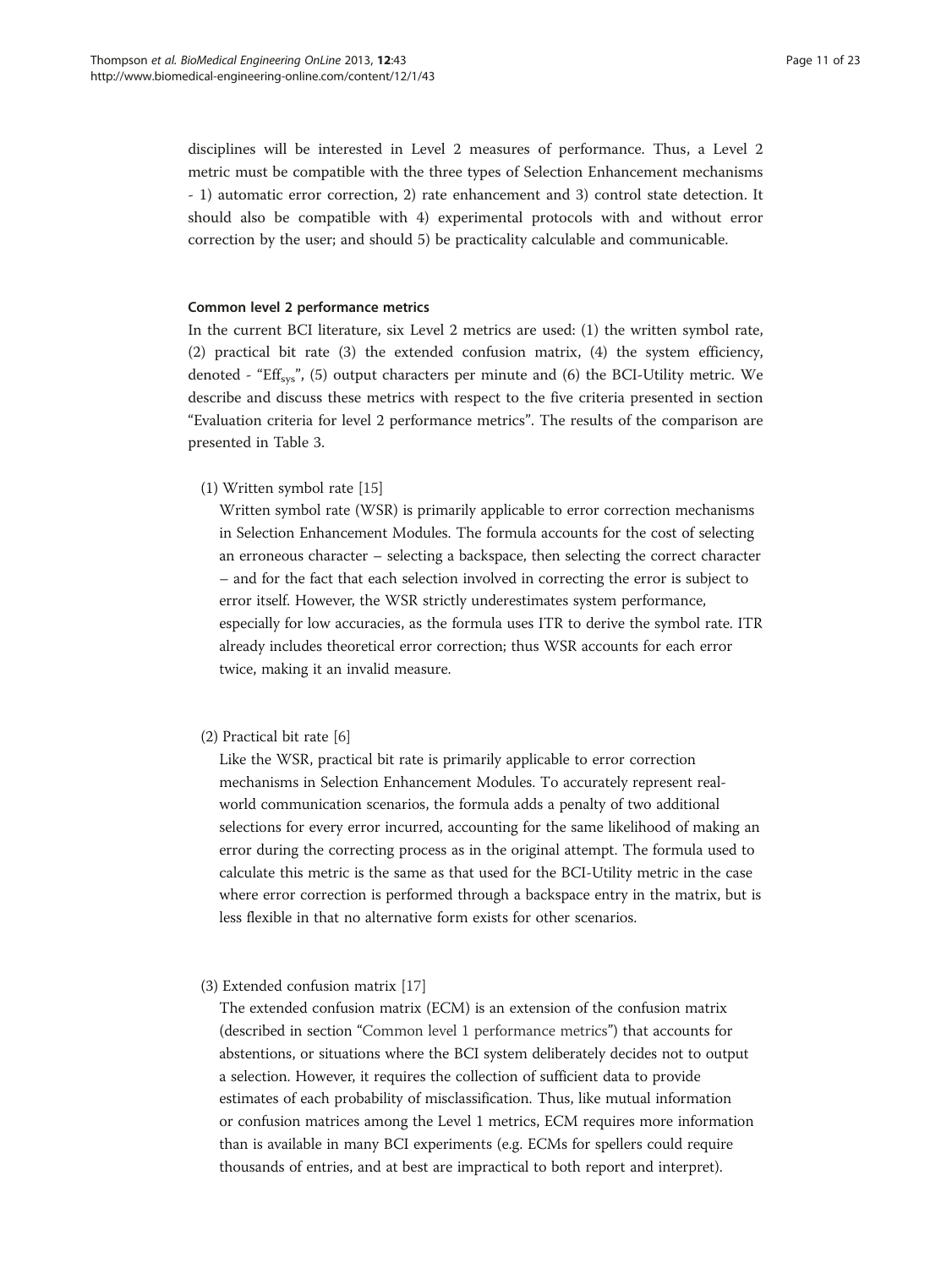#### <span id="page-11-0"></span>Table 3 Comparison of common Level 2 BCI-Based AAC performance metrics

| Metric                             | <b>Description/Equation</b>                                                                                                                                                                                                                                                                                              | <b>Evaluation criteria</b> |                                |                                      |                                              |   |
|------------------------------------|--------------------------------------------------------------------------------------------------------------------------------------------------------------------------------------------------------------------------------------------------------------------------------------------------------------------------|----------------------------|--------------------------------|--------------------------------------|----------------------------------------------|---|
|                                    |                                                                                                                                                                                                                                                                                                                          | Error                      | Rate<br>correction enhancement | Control<br><b>State</b><br>detection | <b>Experimental Practicality</b><br>protocol |   |
| Written symbol rate (WSR)          | $WSR = \left\{ \frac{(2SR-1)}{c}, SR > 0.5\right\}$<br>where $SR = ITR \times c/\log_2(N)$                                                                                                                                                                                                                               |                            |                                |                                      |                                              | ✓ |
| Practical bit rate (PBR)           | $PBR = \left\{ \frac{(2P-1)}{c} \times \log_2(N), \frac{P}{P} > 0.5 \right\}$<br>The original reference did not report a formula, this was back-calculated from the results                                                                                                                                              |                            |                                |                                      | $\checkmark$                                 | ✓ |
| Extended confusion<br>matrix (ECM) | Confusion matrix, as in Table 2, extended to allow for an extra detected class, "abstention."                                                                                                                                                                                                                            | ✓                          |                                | ✓                                    | $\checkmark$                                 |   |
| $Eff_{\varsigma\gamma\varsigma}$   | $Eff_{\text{SYS}} = \frac{1}{\sqrt{N} \times F_{\text{ISC}}}$                                                                                                                                                                                                                                                            | $\checkmark$               |                                | $\checkmark$                         |                                              | ✓ |
|                                    | Where $\overline{ESC} = \sum_{i=1}^{N_{LA}} \frac{\hat{p}(i)}{2p(i)-1}$<br>Where L <sub>CW</sub> is the mean codeword length, N <sub>LA</sub> is the number of symbols in the logical alphabet, $\hat{p}$                                                                                                                |                            |                                |                                      |                                              |   |
|                                    | is the probability of a logical output appearing, and p(i) is the probability of identifying output i.<br>This equation is simplified from equation (20) of [17], assuming that all errors require two<br>selections to correct. Interested readers are referred to [17] for alternative methods of error<br>correction. |                            |                                |                                      |                                              |   |
| Eff <sub>SYS</sub> '               | $Eff_{\text{SYS}}' = \frac{1}{\overline{L_{\text{CW}}} \times \overline{\text{ESC}}}$                                                                                                                                                                                                                                    |                            |                                | ✓                                    | $\checkmark$                                 | ✓ |
|                                    | Where $\text{ESC} = \sum_{i=1}^{N_{LA}} \hat{p} \times \left( \frac{1}{p(i)} + \left( \frac{1}{p(i)} - 1 \right) \left( \frac{1}{2 * p_R - 1} \right) \right)$                                                                                                                                                           |                            |                                |                                      |                                              |   |
|                                    | Where $L_{\text{CW}}$ is the mean codeword length, N <sub>LA</sub> is the number of symbols in the logical alphabet,<br>and $\hat{p}$ is the probability of a logical output appearing, as per [6]. The symbols p(i) and $p_b$ are the                                                                                   |                            |                                |                                      |                                              |   |

probabilities of correctly identifying output i and the backspace option, respectively.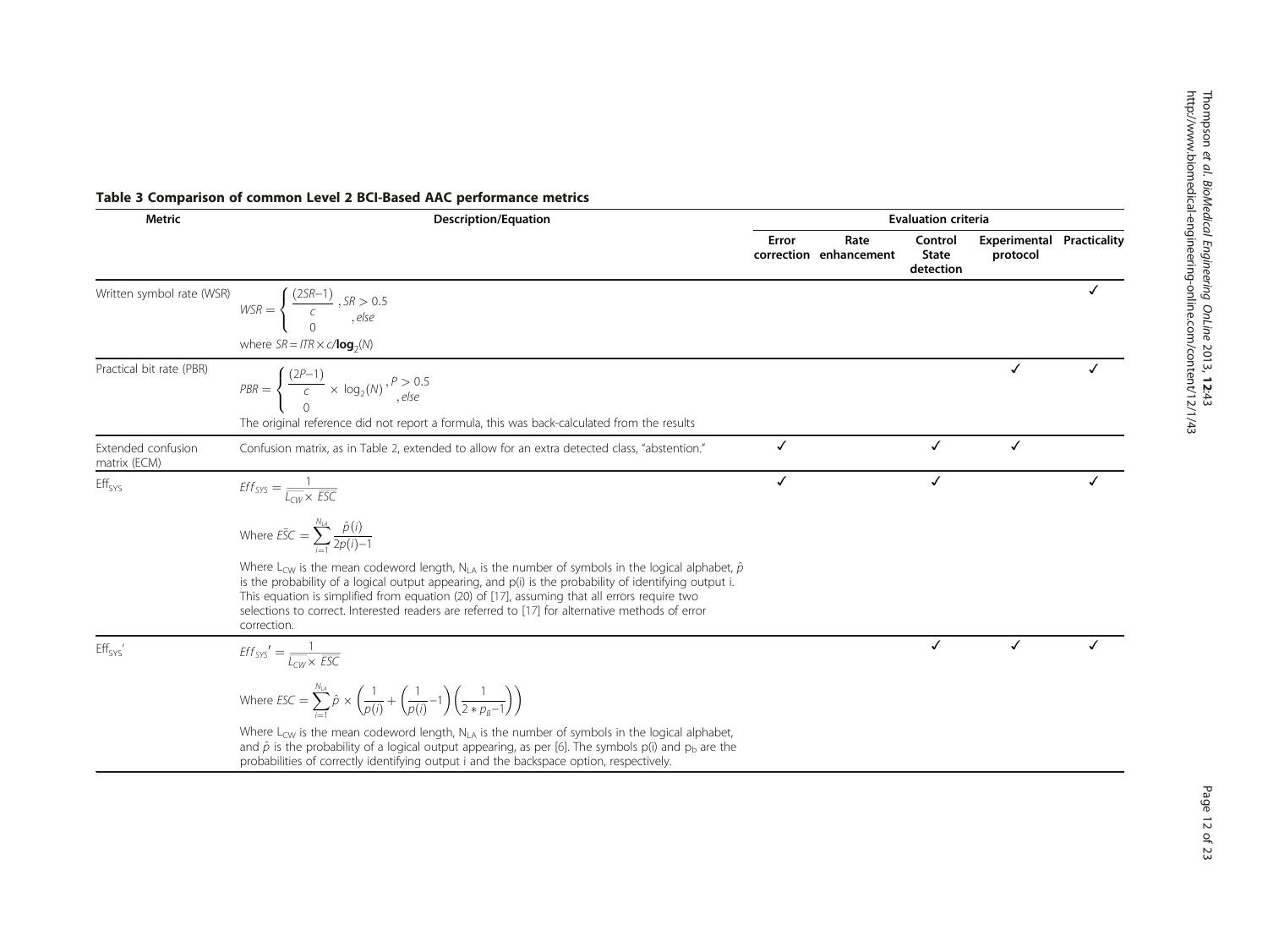# Table 3 Comparison of common Level 2 BCI-Based AAC performance metrics (Continued)

| Output characters per<br>minute (OCM) | <u>Correct Characters</u><br>Time Taken<br>$OCM =$                                                                                                                                                                                                                                                                                                                       |  |  |  |
|---------------------------------------|--------------------------------------------------------------------------------------------------------------------------------------------------------------------------------------------------------------------------------------------------------------------------------------------------------------------------------------------------------------------------|--|--|--|
| <b>BCI-Utility metric</b>             | E(benefit/selection)<br>$U = \frac{V}{E(\text{time}/\text{selection})}$<br>U must be derived for particular problems and can take different forms, several of which are<br>presented in [16]. Several of these forms are redundant with other level 2 metrics, for example, in<br>the experiment presented in [16], this metric becomes identical to practical bit rate. |  |  |  |
|                                       | c: time per selection; N: number of choices; ITR: information transfer rate; P: probability of correct selection.                                                                                                                                                                                                                                                        |  |  |  |

\*: Not currently practical, but can be with future work.

Check marks indicate that the metric fulfills the evaluation criterion.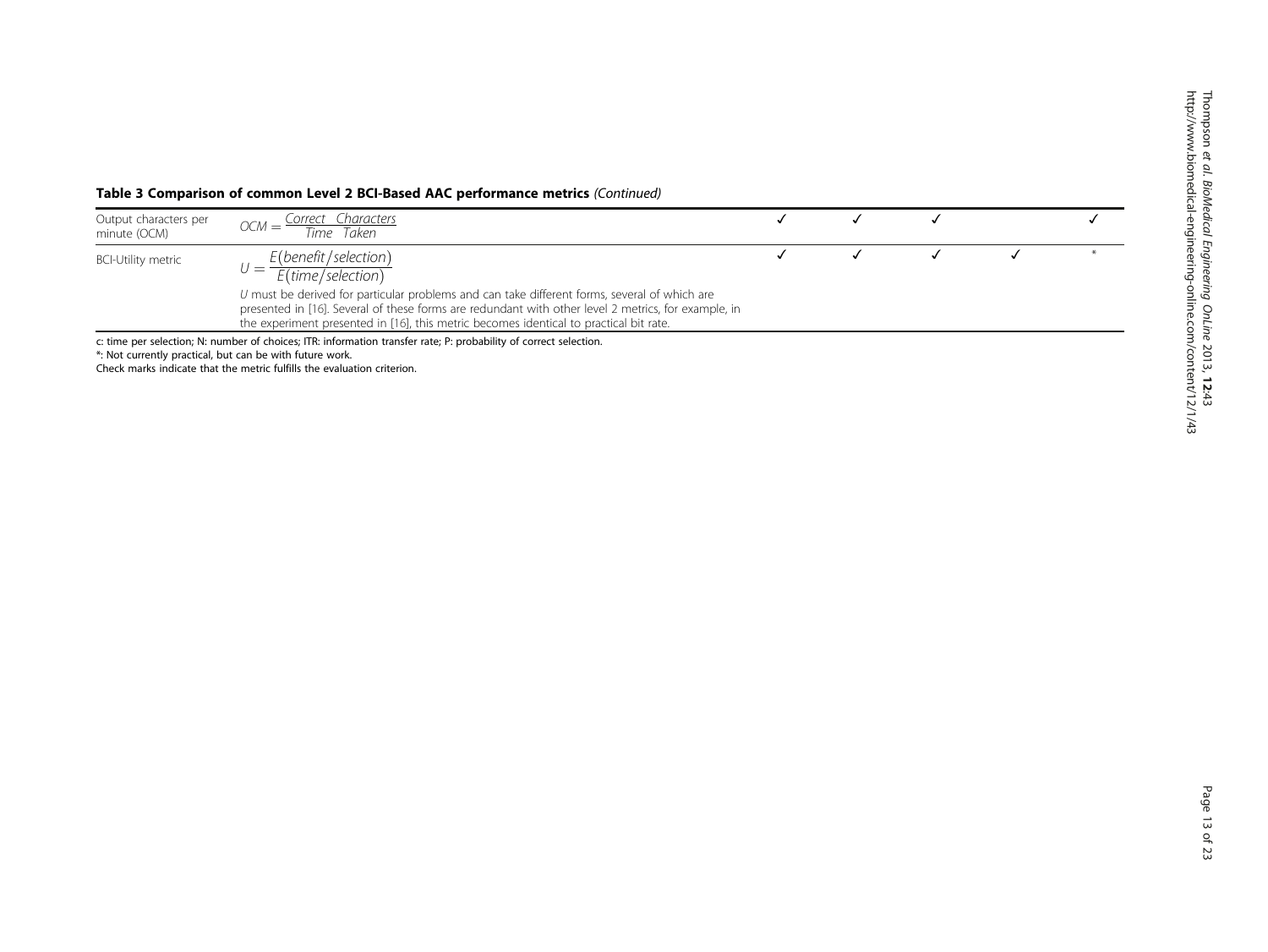The problem of impracticality could be reduced by reporting aggregate data from all subjects; however, this approach introduces subtle biases into the data. As examples: the backspace option is more likely to be selected by individuals with poor performance; in time-limited trials, only participants with good performance will complete the sentence, thus characters appearing earlier in the sentence are likely to show a bias towards poor performance. These subtle factors mean that even aggregate data must be reported and interpreted with caution. ECM also does not currently have an explicit mechanism for capturing selection enhancements such as word prediction or symbolic communication. It may be possible to derive an extension that could capture these enhancements, however such a derivation is likely to require considerable effort.

 $(4)$  Eff<sub>sys</sub> [\[17\]](#page-19-0)

 $Eff_{sys}$  is a measure of the efficiency of a BCI system. Eff $_{sys}$  is based on ECM, but differs in that it (a) includes calculations for the cost of errors; and (b) is a scalar metric, and therefore practical for publication. Eff<sub>sys</sub> is designed to account for the fact that different outputs may have different probabilities of correct classification; however, its derivation assumes that the probability of selecting a 'backspace' option is equal to the probability of selecting each of the other outputs. This inconsistency leads to erratic behavior in this metric; if the accuracy of even one potential output is less than 50%,  $Eff<sub>sys</sub> = 0$ . This behavior can be corrected by a slight modification to the formula, which we present as  $Eff_{sys}$ .

 $(5)$  Eff<sub>sys</sub>'

 $Eff<sub>sys</sub>'$  is a modification of  $Eff<sub>sys</sub>$  that accounts for the fact that different outputs may have different probabilities of correct classification. The formula presented in Table [3](#page-11-0) is derived for the conditions of: (1) a BCI user selecting outputs (e.g. letters) with the option of undoing erroneous selections; and (2) an erroneous selection requiring the selection of an 'undo' option, followed by reselecting the intended output. The second condition is not true in the case of an erroneous selection of the 'undo' option; consequently, Eff<sub>sys</sub>' will slightly underestimate BCI performance. This formula allows all outputs except the 'undo' option to have any non-zero probability; only the 'undo' option is required to have accuracy greater than 50%. Note that this form of the metric does not account for Selection Enhancement Modules that implement automatic error correction, though it approximates user-based error correction better than  $\mathrm{Eff}_{\mathrm{sys}}$ .

(6) Output characters per minute [\[14](#page-19-0)]

Output characters per minute (OCM) is calculated by dividing the final length of the error-corrected output by the time required to accomplish the task. The metric has the ability to capture the performance of all three types of Selection Enhancement Modules. However, as currently presented, the metric is not applicable to experimental protocols where errors remain in the final text, and it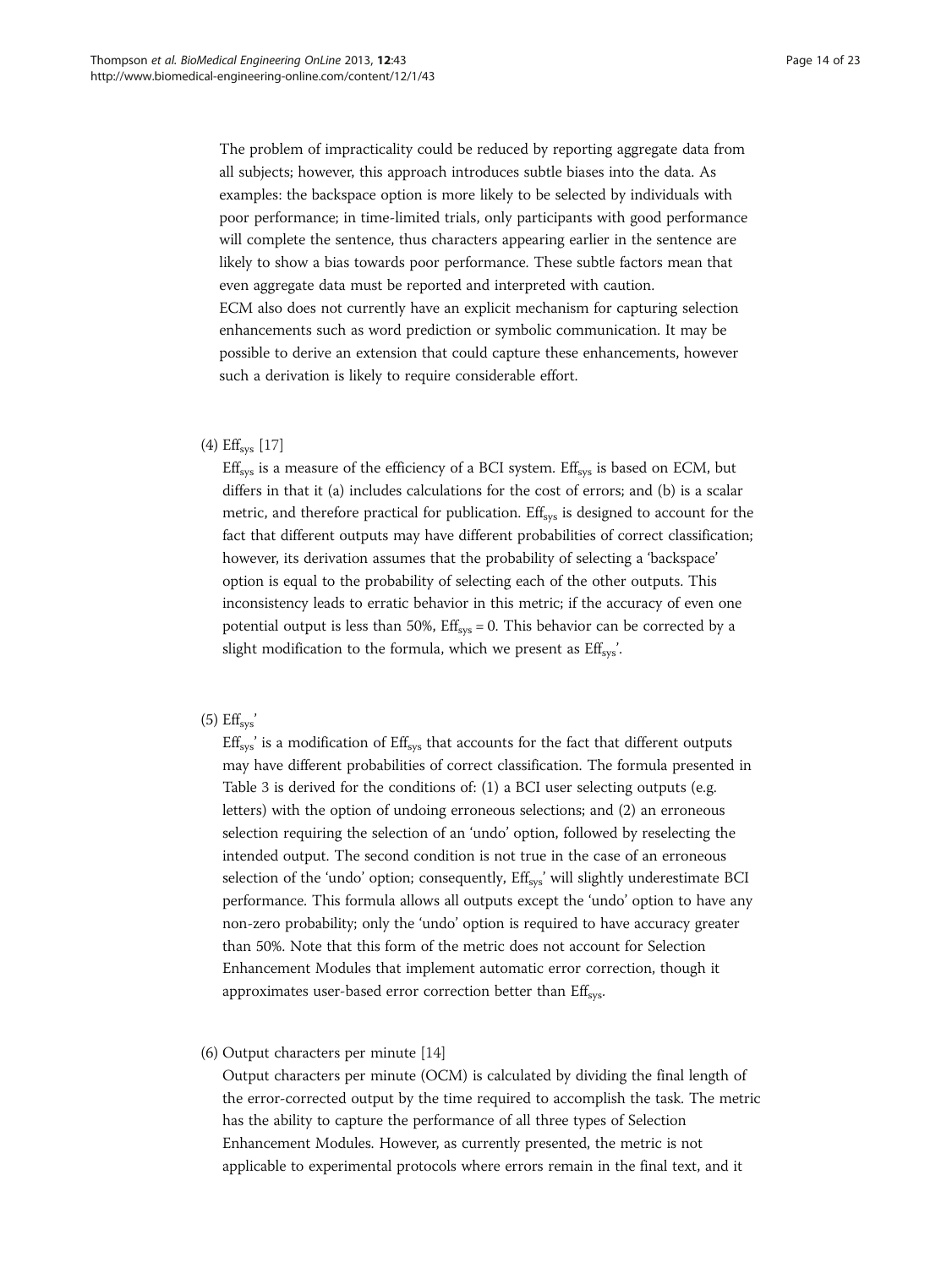unduly penalizes system performance in situations where users did not notice an error immediately and continued typing before returning to correct the mistake. Furthermore, OCM is restricted to character-based communication. Although the majority of BCI research has focused on spelling applications, there are a wide variety of AAC systems that take advantage of symbolic or pictorial communication. To improve communication efficiency, BCI-based AAC systems will likely adapt these well-established conventions from the AAC field; the performance of such BCI systems is impossible to capture with OCM.

#### (7) BCI-Utility metric [[16\]](#page-19-0)

The BCI-Utility metric is the ratio of the expected benefit per selection and the expected time per selection. The expected benefit may be greater than one, as in the case of Selection Enhancement Modules such as word-prediction; equal to one, as in the case of direct association of a single selection to a single letter; or less than one, as in the case of the Hex-o-Spell BCI [\[13](#page-19-0)] where the selection of a single hex is one of two selections necessary to generate an output letter. BCI-Utility is able to effectively measure the performance of all three types of Selection Enhancement Modules, and is applicable to experimental protocols with and without error correction. Dal Seno et al. [\[16\]](#page-19-0) present several forms of the metric; in Table [3,](#page-11-0) we present the most general form of the metric. If none of the presented forms are appropriate, researchers may derive a new form from its basic principles to account for the specific implementation of their BCI-based AAC system. A simple example would be adding a modification for non-uniform accuracy across all possible outputs. Consequently, the BCI-Utility metric can be extended to performance enhancements that its creators did not anticipate. Indeed, the BCI-Utility metric may also be appropriate for BCIs designed for purposes other than communication. Unfortunately, as standard formulas are not available for several common scenarios, there is some possibility that errors in derivation by research groups could lead to conflicting results. While this could be addressed by a set of standard guidelines for the use of the metric, these do not currently exist; thus, the practicality of calculating the metric is not ideal at present.

#### Comparison of level 2 performance metrics

To further illustrate the differences between these seven Level 2 metrics, a comparison is provided in Figure [2](#page-15-0). Data was collected in the 3-session experiment performed in [\[109](#page-22-0)]. Briefly, participants ( $n = 22$ , including 9 with amyotrophic lateral sclerosis) were asked to copy a total of 9 sentences, each 23 characters in length, using a classic P300 Speller BCI [[5\]](#page-19-0). Stimuli were presented with a 31.25 ms flash, an inter-flash interval of 125 ms, and 3.5 seconds between characters. A least-squares classifier was used to determine the logical control output of this BCI Control Module. A simple direct-association Selection Enhancement Module mapped the logical control output to a single alphanumeric character, which was displayed on the computer screen. Participants corrected errors using a backspace option in the BCI. Sentences were excluded if the participant did not complete the full sentence, correcting all errors, within 15 minutes. The 75 sentences with the lowest OCM are reported in Figure [2.](#page-15-0)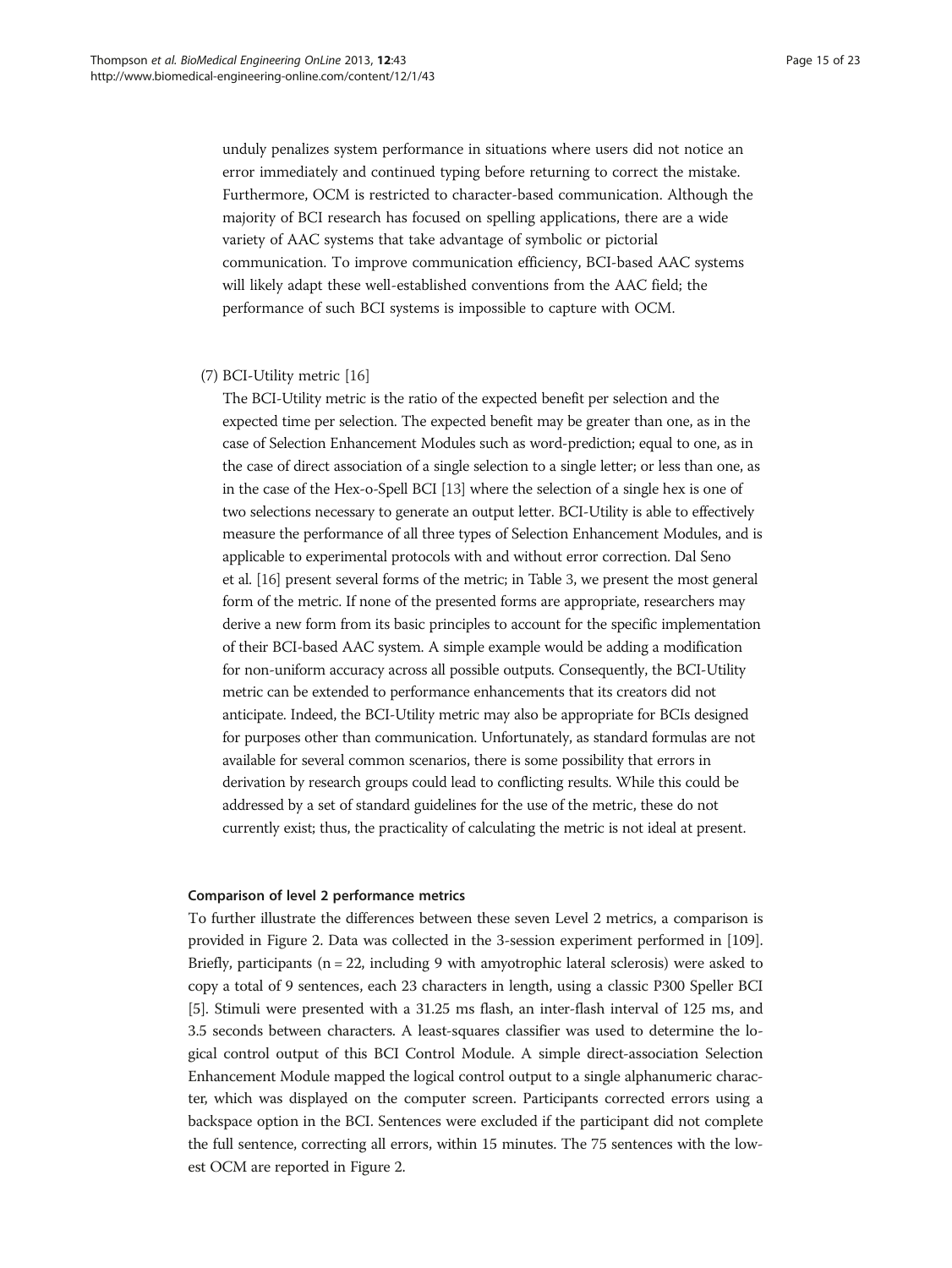<span id="page-15-0"></span>

In this dataset, OCM and BCI-Utility differed only on two data points (circled). In both cases, the user noticed an error only after typing several correct letters, and had to erase those letters to correct the mistake. Thus, the BCI-Utility represents an estimate of the OCM the system would have achieved without user error. WSR severely underestimates performance, while ITR overestimates performance (particularly for low accuracies), and Eff<sub>sys</sub> estimates the performance of 40 of the sentences to be zero. Both Eff<sub>sys</sub>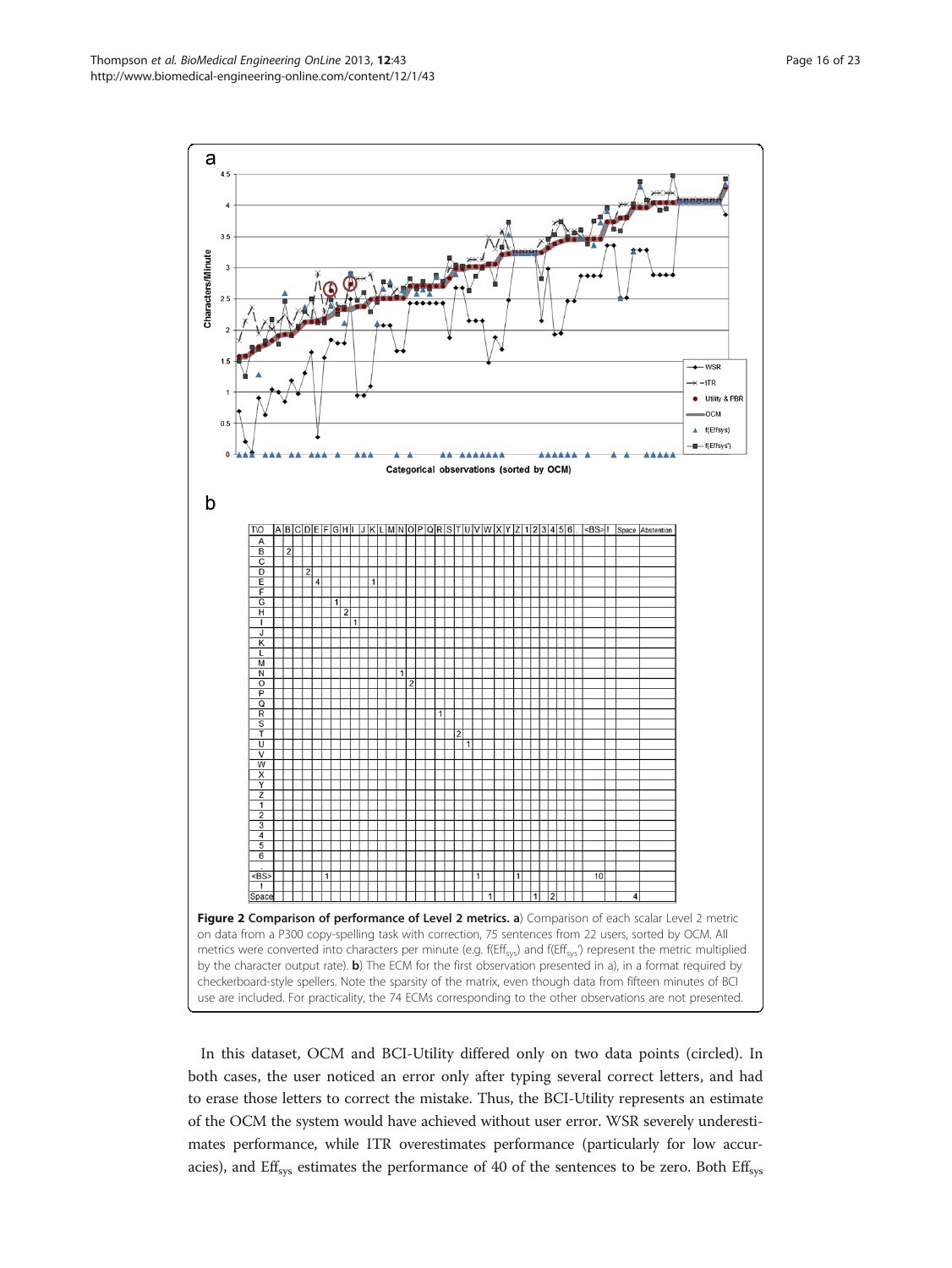and Effsys' vary around OCM; this behavior demonstrates that for small datasets, the error from assuming uniform accuracy across classes is smaller than the measurement error on individual accuracy estimates. The ECM for the first observation of Figure [2a](#page-15-0) is presented in Figure [2](#page-15-0)b; the size and the sparsity of the matrix for a single observation illustrates the lack of practicality of using this metric to report BCI-based AAC performance.

#### Level 2 performance metric recommendations

As illustrated in Table [3](#page-11-0), none of the metrics that are currently used to report performance of a BCI Selection Enhancement Module satisfy all five criteria of an effective Level 2 metric. The BCI Utility-metric and OCM both satisfy four of the five evaluation criteria. OCM has several limitations: it cannot be calculated if errors remain in the text, thus, it is incompatible with a large number of experiments that do not require user-driven error correction; it is also unable to measure performance from symbolic communication. The BCI-Utility metric is compatible with all types of Selection Enhancement Modules and experimental protocols, but has limited practicality in that it does not have a fixed form and needs to be derived for particular problems. This limitation is easily addressable through future development of standards that delineate specific formulas and guidelines for the BCI-Utility metric under varying experimental paradigms. Thus, we recommend the use of the BCI-Utility metric as the standard to report Level 2 performance of any BCI, enabling the efficient comparison of Selection Enhancement Modules. Level 1 metrics should also be reported in any research involving Selection Enhancement, so that the effect of the Selection Enhancement Module can be clearly seen, and underlying experimental differences due to different BCI Control Modules can be identified.

# **Discussion**

#### Recommendations

The continued popularity of research in and development of BCIs has created a pressing need for the adoption of standardized BCI evaluation metrics that can be used to report performance for BCI-based AAC systems. Without such metrics, BCI studies that demonstrate the performance of various BCI Control Module or Selection Enhancement Module components remain incommensurable, preventing comparisons of BCI function between labs. This severely limits progress toward developing a practical, efficient BCI that can be used for communication by individuals with severe motor impairments. Based on criteria chosen to maximize comparability between all variations of BCI-based AAC systems, we make the following recommendations:

- 1. Using mutual information/information transfer rate (ITR) as the standard metric for reporting Level 1 BCI performance, and the BCI-Utility metric as the standard metric for reporting Level 2 BCI performance.
- 2. Supplementing these standard metrics with specific metrics typically used for a particular BCI paradigm. For example, in the P300-Speller BCI, the accuracy of the system versus the number of stimulus presentations is typically reported; in this situation, we recommend reporting accuracy versus time, with ITR overlaid on top, as presented in Figure [3.](#page-17-0) This figure is commonly used for selecting speed of operation, and would not be possible without a practical metric for measuring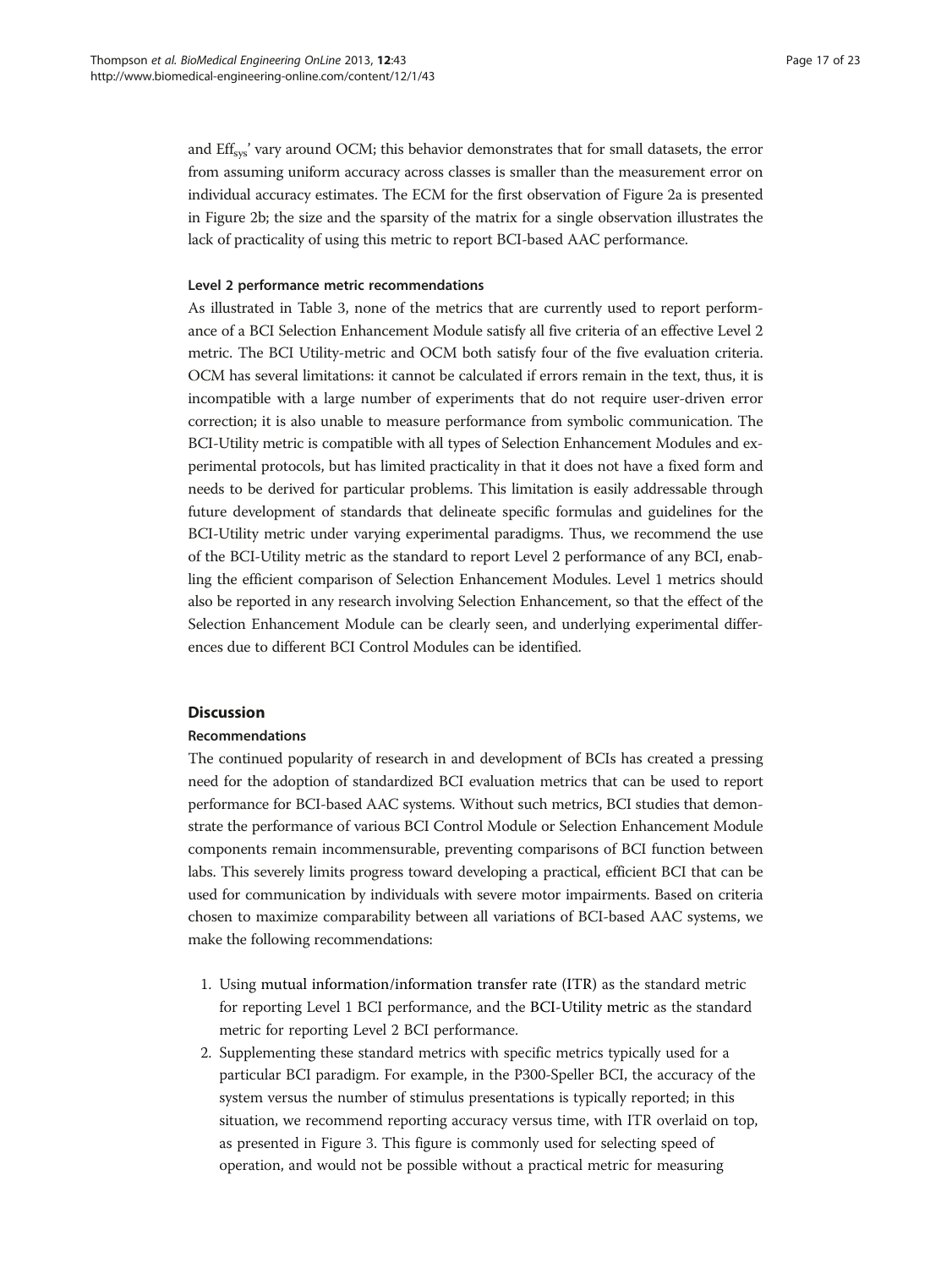<span id="page-17-0"></span>throughput. Note that BCI-Utility should also be reported. Such a graph is not applicable for endogenous BCIs such as those controlled by SMRs, where the BCI user is presented with constant feedback; for these systems, reporting accuracy, ITR, and BCI-Utility of the system using online settings is sufficient.

3. Reporting both Level 1 and Level 2 metrics in all BCI studies, but particularly Selection Enhancement Module studies. The performance of BCI systems with Selection Enhancement Modules is dependent upon the performance of the BCI Control Module as well as the performance of the Selection Enhancement Module. Reporting both metrics enables the performance of each module to be assessed independently. Similarly, when BCI systems are eventually assessed at the level of the user, it will be important to report Level 1, Level 2 and Level 3 metrics simultaneously, so that effective comparisons can be drawn between different BCI systems.

# Limitations

While the recommended metrics enable efficient comparison of most existing BCI systems, they may be limited in their ability to measure the performance of BCI systems that are developed under control paradigms other than those mentioned in this paper. For example, theoretical self-paced BCIs are continuously available to the user, and aware of when the user is engaging with the BCI interface or paying attention to something else (i.e. they support no-control states) [\[110,111](#page-22-0)]. Neither of the recommended metrics would be adequate to measure performance of such a system. Further, throughput is not necessarily a key metric for self-paced BCIs, which incorporate potentially long periods of subject inaction. Depending on the application, other metrics may be more suitable. For example, in applying a BCI to operate a call bell in a hospital environment, a metric such as precision-recall curves [\[112\]](#page-22-0) or receiver-operator characteristics (ROC) [[113\]](#page-22-0) may be appropriate [[66](#page-21-0)]. However, if self-paced BCIs are used to communicate frequently, this would likely be accomplished through a scanning system where options were selected via a single switch (e.g. [\[114\]](#page-22-0)). In this case, the BCI-Utility metric could be extended through careful measurement of the average time per selection and accuracy of selection achieved.

The recommendations in section "[Recommendations](#page-15-0)" are specific to BCIs used for AAC, which are goal selection BCIs. Process control BCIs, such as those used for the purposes of mobility or environmental control (e.g. to drive a power wheelchair or to

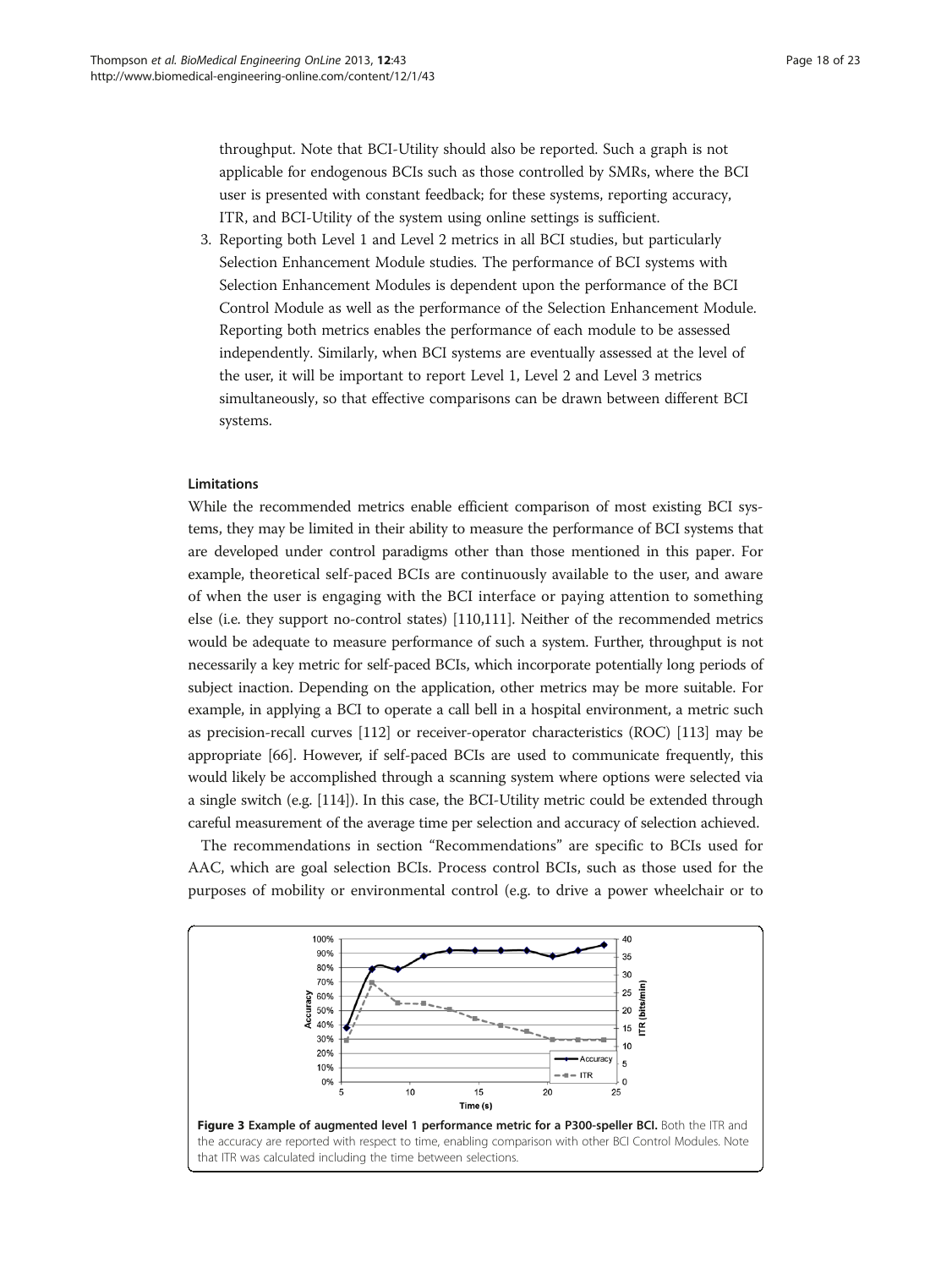operate a call-button) may use different evaluation criteria to select efficient performance metrics, as system accuracy is often more important than throughput. In such situations, the benefit of each selection (a critical concept in BCI-Utility) may be difficult to define. Therefore, while we recommend reporting the above metrics in any BCI research that includes communication, we do not expect the metrics to capture all aspects of system performance outside the realm of BCI-based AAC systems.

The selection of standard metrics to report Level 1 and Level 2 BCI-based AAC performances is a critical first step in enabling effective comparison of various BCI systems used for communication. The adoption of these metrics as the standard in the field is necessary, but not sufficient, to achieve this goal. A set of guidelines must also be established within the BCI field that detail the appropriate ways of presenting and using each of the metrics recommended in this review. Examples of issues to be resolved in future guidelines are: ITR has sometimes been reported with the pause between characters in the P300 Speller removed, which makes comparison between studies difficult; BCI-Utility metric is only effective when comparing symbol-based versus letter-based selections if the relative benefit of symbolic-based communication is provided. This review provides a foundation for the development of such guidelines; future work in this direction is encouraged in order to develop widely-accepted standards that are used to report BCI-based AAC performance using these recommended metrics. Of particular importance is the development of guidelines for use of the BCI-Utility metric and example derivations that extend those presented in [[16\]](#page-19-0). While this is the only level 2 metric capable of capturing and comparing all of the Selection Enhancement research currently being conducted with BCIs, it currently runs the risk of leading to confusion or misinterpretation if different definitions of the "benefit" of a selection are used. Finally, as BCIs transition from laboratory-based technologies to home-based technologies, the development of standard Level 3 metrics will be necessary to facilitate the comparison and development of effective BCI-based AAC systems that can be used by individuals with severe motor impairments in a naturalistic communication setting.

Finally, it is important to recognize that in spite of our best efforts, there are experimental factors that potentially bias comparisons that cannot be corrected for by any single metric. Information about performance is always obtained under a restricted set of parameters that may favor one device over another. Standardizing the metrics used by the BCI field is advantageous to all involved, however, researchers must be vigilant against the biases inherent in each metric to ensure fair comparison of the performance of different BCI systems.

#### Conclusion

Based on the criteria proposed in this paper, we recommend that when results of BCIbased AAC studies are disseminated: (1) Mutual Information or ITR should be used to report Level 1 BCI performance, depending on the amount of data available and the presence of bias, and the BCI-Utility metric should be used to report Level 2 BCI performance; (2) these metrics should be supplemented by information specific to each unique BCI configuration (see Figure [3](#page-17-0) as an example); and (3) studies involving Selection Enhancement Modules should report performance at both Level 1 and Level 2 in the BCI system. Following these recommendations will enable efficient comparison between both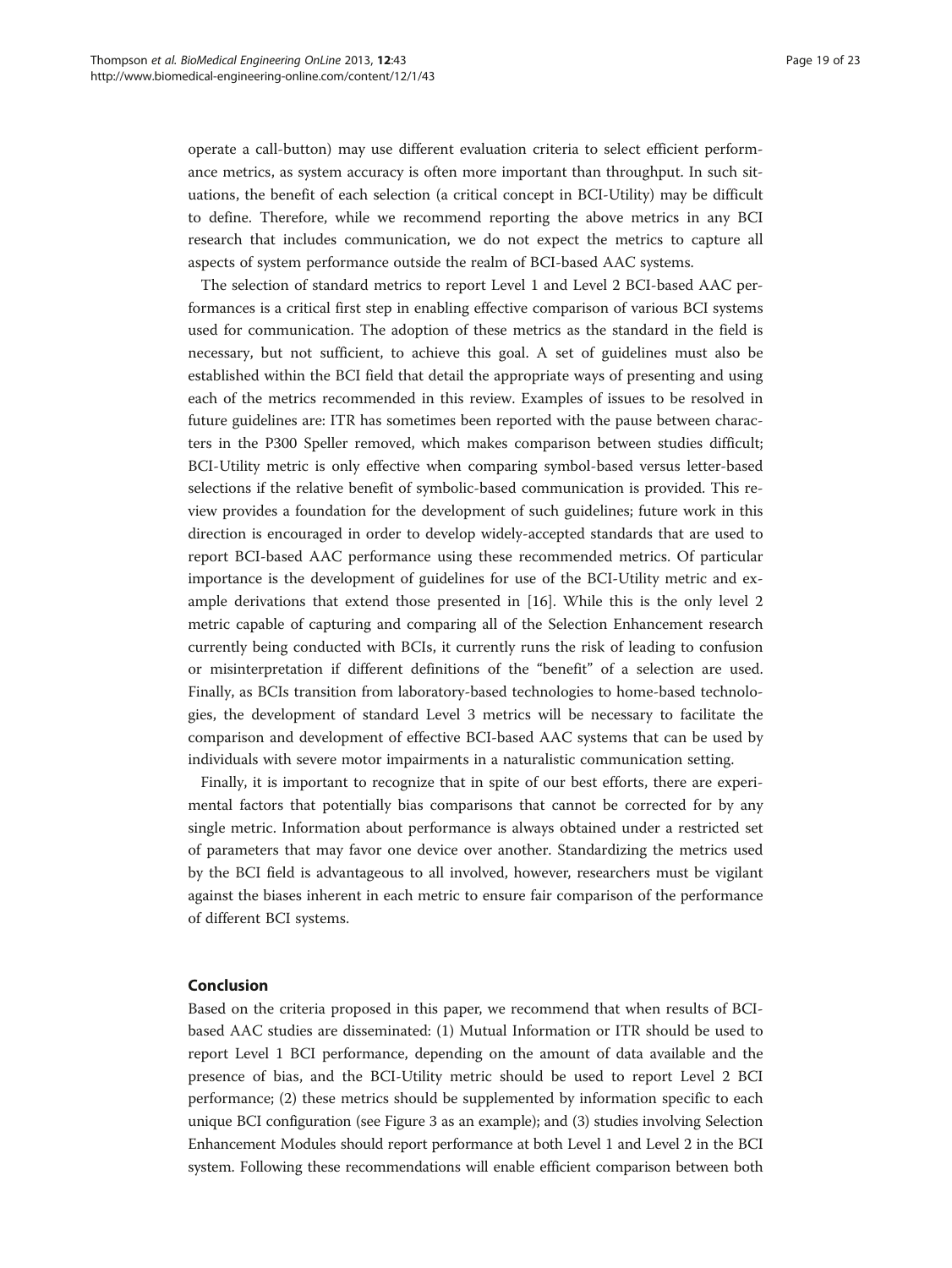# <span id="page-19-0"></span>BCI Control and Selection Enhancement Modules, accelerating the development of a practical, efficient BCI that can be used by individuals with severe motor impairments for the purposes of communication.

#### Competing interests

The authors declare that they have no competing interests.

#### Authors' contributions

DET performed the mathematical analysis, summarized and rated each metric. He also developed the criteria jointly with SBM. SBM performed the literature review, developed the conceptual framework, and prepared the manuscript. JEH participated in the discussion of metrics, helping to shape the selection criteria and select metrics for detailed analysis. All authors read and approved the final manuscript.

#### Acknowledgements

This work was supported in part by the National Institute of Child Health and Human Development (NICHD), the National Institutes of Health (NIH) under Grant R21HD054697 and by the National Institute on Disability and Rehabilitation Research (NIDRR) in the Department of Education under Grant H133G090005 and Award Number H133P090008. This material also is based upon work supported by the National Science Foundation Graduate Student Research Fellowship under Grant DGE0718128. Any opinions, findings, conclusions or recommendations expressed in this publication are those of the authors and do not necessarily reflect the views of the NICHD, NIH, NIDRR, the Department of Education, or the NSF.

#### Author details

<sup>1</sup>Department of Biomedical Engineering, University of Michigan, Ann Arbor, MI, USA. <sup>2</sup>Department of Physical Medicine and Rehabilitation, University of Michigan, Ann Arbor, MI, USA.

#### Received: 27 November 2012 Accepted: 17 April 2013 Published: 16 May 2013

#### References

- Venkatagiri H: Clinical implications of an augmentative and alternative communication taxonomy. Augment Altern Commun 2002, 18:45–57.
- Glennen SL, DeCoste DC: Augmentative and Alternative Communication Systems. In The Handbook of Augmentative and Alternative Communication. San Diego, CA: Cengage Learning; 1997.
- Tai K, Blain S, Chau T: A review of emerging access technologies for individuals with severe motor impairments. Assist Technol 2008, 20:204–219.
- Mason SG, Birch GE: A general framework for brain-computer interface design. IEEE Trans Neural Syst Rehabil Eng 2003, 11:70–85.
- 5. Farwell LA, Donchin E: Talking off the top of your head: toward a mental prosthesis utilizing event-related brain potentials. Electroencephalogr Clin Neurophysiol 1988, 70:510–523.
- 6. Townsend G, LaPallo B, Boulay C, Krusienski D, Frye G, Hauser C, Schwartz N, Vaughan T, Wolpaw J, Sellers E: A novel P300-based brain-computer interface stimulus presentation paradigm: moving beyond rows and columns. Clin Neurophysiol 2010, 121:1109–1120.
- 7. Jin J, Allison BZ, Sellers EW, Brunner C, Horki P, Wang XY, Neuper C: An adaptive P300-based control system. J Neural Eng 2011, 8: 036006.
- 8. Takano K, Komatsu T, Hata N, Nakajima Y, Kansaku K: Visual stimuli for the P300 brain-computer interface: A comparison of white/gray and green/blue flicker matrices. Clin Neurophysiol 2009, 120:1562-1566
- 9. McFarland DJ, Sarnacki WA, Townsend G, Vaughan T, Wolpaw JR: The P300-based brain-computer interface (BCI): Effects of stimulus rate. Clin Neurophysiol 2011, 122:731–737.
- 10. Vidaurre C, Sannelli C, Muller KR, Blankertz B: Co-adaptive calibration to improve BCI efficiency. J Neural Eng 2011, 8: 025009.
- 11. Vidaurre C, Schlogl A, Cabeza R, Scherer R, Pfurthscheller G: A fully on-line adaptive BCI. IEEE Trans Biomed Eng 2006, 53:1214–1219.
- 12. Mason SG, Bashashati A, Fatourechi M, Navarro KF, Birch GE: A Comprehensive Survey of Brain Interface Technology Designs. Ann Biomed Eng 2006, 35:137–169.
- 13. Blankertz B, Dornhege G, Krauledat M, Schoroder M, Williamson J, Murray-Smith R, Muller KR: The Berlin Brain-Computer Interface Presents the Novel Mental Typewriter Hex-O-Spell; 2006 [3rd International Brain-Computer Interface Workshop and Training Course].
- 14. Ryan DB, Frye GE, Townsend G, Berry DR, Mesa-G S, Gates NA, Sellers EW: Predictive spelling with a P300-Based brain-computer interface: increasing the rate of communication. Int J Human-Computer Inter 2011, 27:69–84.
- 15. Furdea A, Halder S, Krusienski DJ, Bross D, Nijboer F, Birbaumer N, Kubler A: An auditory oddball (P300) spelling system for brain-computer interfaces. Psychophysiology 2009, 46:617-625.
- 16. Dal Seno B, Matteucci M, Mainardi LT: The utility metric: a novel method to assess the overall performance of discrete brain-computer interfaces. IEEE Trans Neural Syst Rehabil Eng 2010, 18:20-29.
- 17. Bianchi L, Quitadamo LR, Garreffa G, Cardarilli GC, Marciani MG: Performances evaluation and optimization of brain computer interface systems in a copy spelling task. IEEE Trans Neural Syst Rehabil Eng 2007, 15:207–216.
- 18. Beukelman DR, Mirenda P: Augmentative and Alternative Communication: Management of Severe Communication Disorders in Children and Adults. Baltimore, MD: Paul H Brookes; 1992.
- 19. Goodenough-Trepagnier C, Rosen MJ: Predicitive assessmet for communication aid prescription: Motor-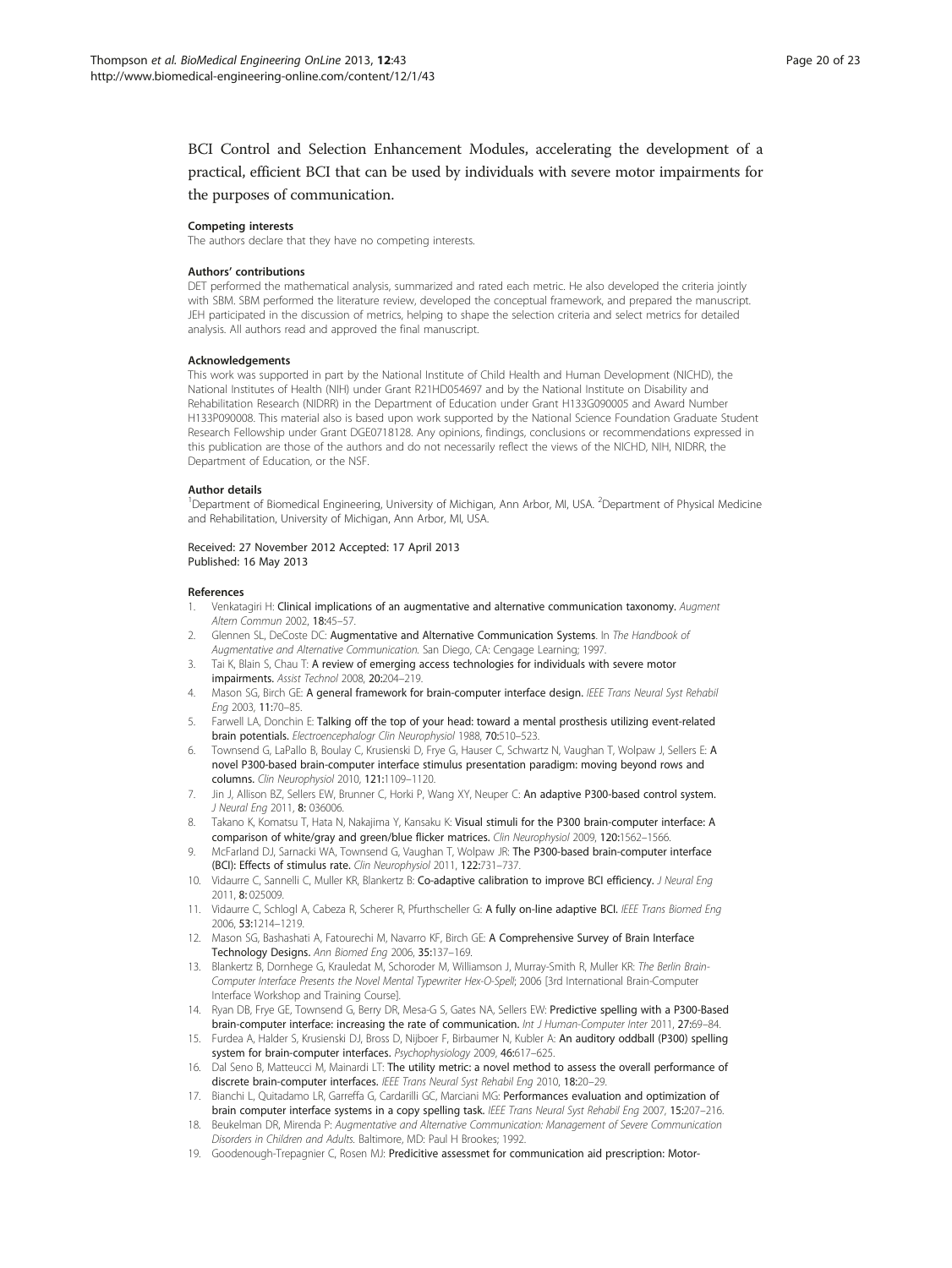determined maximum communication rate. In The Vocally Impaired: Clinical Practice and Research. Edited by Bernstein L. Philadelphia: Grune & Stratton; 1988.

- <span id="page-20-0"></span>20. Koester HH, Levine SP: Learning and performance of able-bodied individuals using scanning systems with and without word prediction. Assist Technol 1994, 6:42-53.
- 21. Koester HH, Levine SP: Modeling the speed of text entry with a word prediction interface. IEEE Trans Rehabil Eng 1994, 2:177–187. Sep.
- 22. Lesher G, Moulton B: Techniques for augmenting scanning communication. Augment Altern Commun 1998, 14:81–81.
- 23. Hill K, Romich B: A rate index for augmentative and alternative communication. Int J Speech Technol 2002, 5:57–64.
- 24. Waller A, Dennis F, Brodie J, Cairns AY: Evaluating the use of TalksBac, a predictive communication device for nonfluent adults with aphasia. Int J Lang Commun Disord 1998, 33:45–70.
- 25. Scherer MJ, Gray DB, Quatrano LA, Lieberman ML: The impact of assistive technology on the lives of people with disabilities. In Designing and Using Assistive Technology: The Human Perspective. Balitmore, MD: Paul H. Brookes Publishing Co; 1996:99–115.
- 26. Wolpaw JR: Brain–computer interfaces as new brain output pathways. J Physiol 2007, 579:613–619.
- 27. Friedrich EVC, Scherer R, Sonnleitner K, Neuper C: Impact of auditory distraction on user performance in a brain-computer interface driven by different mental tasks. Clin Neurophysiol 2011, 122:2003–2009.
- 28. Hsu WY, Lin CY, Kuo WF, Liou M, Sun YN, Tsai ACH, Hsu HJ, Chen PH, Chen IR: Unsupervised fuzzy c-means clustering for motor imagery EEG recognition. Int J Innovative Comput Inform Control 2011, 7:4965-4976.
- 29. Hsu WY: EEG-based motor imagery classification using enhanced active segment selection and adaptive classifier. Comput Biol Med 2011, 41:633–639.
- 30. Bobrov P, Frolov A, Cantor C, Fedulova I, Bakhnyan M, Zhavoronkov A: Brain-Computer Interface Based on Generation of Visual Images. PLoS One 2011, 6:e20674.
- 31. Arvaneh M, Guan CT, Ang KK, Quek C: Optimizing the channel selection and classification accuracy in EEG-Based BCI. IEEE Trans Biomed Eng 2011, 58:1865-1873.
- 32. Ikegami S, Takano K, Saeki N, Kansaku K: Operation of a P300-based brain-computer interface by individuals with cervical spinal cord injury. Clin Neurophysiol 2011, 122:991–996.
- 33. Krusienski DJ, Shih JJ: Control of a visual keyboard using an electrocorticographic brain-computer interface. Neurorehabil Neural Repair 2011, 25:323–331.
- 34. Cecotti H, Rivet B, Congedo M, Jutten C, Bertrand O, Maby E, Mattout J: A robust sensor-selection method for P300 brain-computer interfaces. J Neural Eng 2011, 8: . 016001.
- 35. Li YQ, Nam CS, Shadden BB, Johnson SL: A P300-Based Brain-Computer Interface: Effects of Interface Type and Screen Size. Int J Hum-Comput Interact 2011, 27:52-68.
- 36. Brunner P, Joshi S, Briskin S, Wolpaw JR, Bischof H, Schalk G: Does the "P300" speller depend on eye gaze? J Neural Eng 2010, 7:056013.
- 37. Sellers EW, Vaughan TM, Wolpaw JR: A brain-computer interface for long-term independent home use. Amyotroph Lateral Scler 2010, 11:449–455.
- 38. Hashimoto Y, Ushiba J, Kimura A, Liu MG, Tomita Y: Change in brain activity through virtual reality-based brainmachine communication in a chronic tetraplegic subject with muscular dystrophy. BMC Neurosci 2010, 11:9.
- 39. Zhang D, Maye A, Gao XR, Hong B, Engel AK, Gao SK: An independent brain-computer interface using covert non-spatial visual selective attention. J Neural Eng 2010, 7: . 016010.
- 40. Cabrera AF, Farina D, Dremstrup K: Comparison of feature selection and classification methods for a braincomputer interface driven by non-motor imagery. Med Biol Eng Comput 2010, 48:123–132.
- 41. Guger C, Daban S, Sellers EW, Holzner C, Krausz G, Carabalona R, Gramatica F, Edlinger G: How many people are able to control a P300-based brain-computer interface (BCI)? Neurosci Lett 2009, 462:94-98.
- 42. Fazel-Rezai R, Abhari K: A region-based P300 speller for brain-computer interface. Can J Elect Comput Eng 2009, 34:81–85.
- 43. Kayagil TA, Bai O, Henriquez CS, Lin P, Furlani SJ, Vorbach S, Hallett M: A binary method for simple and accurate two-dimensional cursor control from EEG with minimal subject training. J Neuroeng Rehabil 2009, 6. doi:[10.1186/1743-0003-6-14.](http://dx.doi.org/10.1186/1743-0003-6-14)
- 44. Friedrich EVC, McFarland DJ, Neuper C, Vaughan TM, Brunner P, Wolpaw JR: A scanning protocol for a sensorimotor rhythm-based brain-computer interface. Biol Psychol 2009, 80:169-175.
- 45. Sano A, Bakardjian H: Movement-related cortical evoked potentials using four-limb imagery. Int J Neurosci 2009, 119:639–663.
- 46. Guo F, Hong B, Gao X, Gao S: A brain-computer interface using motion-onset visual evoked potential. J Neural Eng 2008, 5:477–485.
- 47. Blankertz B, Losch F, Krauledat M, Dornhege G, Curio G, Muller K-R: The Berlin brain-computer interface: accurate performance from first-session in BCI-NaÏve subjects. IEEE Trans Biomed Eng 2008, 55:2452–2462.
- 48. Bai O, Lin P, Vorbach S, Floeter MK, Hattori N, Hallett M: A high performance sensorimotor beta rhythm-based brain-computer interface associated with human natural motor behavior. J Neural Eng 2008, 5:24–35.
- 49. Chatterjee A, Aggarwal V, Ramos A, Acharya S, Thakor NV: A brain-computer interface with vibrotactile biofeedback for haptic information. J Neuroeng Rehabil 2007, 4. doi[:10.1186/1743-0003-4-40](http://dx.doi.org/10.1186/1743-0003-4-40).
- 50. Liao X, Yao D, Li C: Transductive SVM for reducing the training effort in BCI. J Neural Eng 2007, 4:246–254.
- 51. Wei Q, Fei M, Wang Y, Gao X, Gao S: Feature combination for classifying single-trial ECoG during motor imagery of different sessions. Progress Natural Sci 2007, 17:851-858.
- 52. Dornhege G, Blankertz B, Krauledat M, Losch F, Curio G, Mueller K-R: Combined optimization of spatial and temporal filters for improving brain-computer interfacing. IEEE Trans Biomed Eng 2006, 53:2274–2281.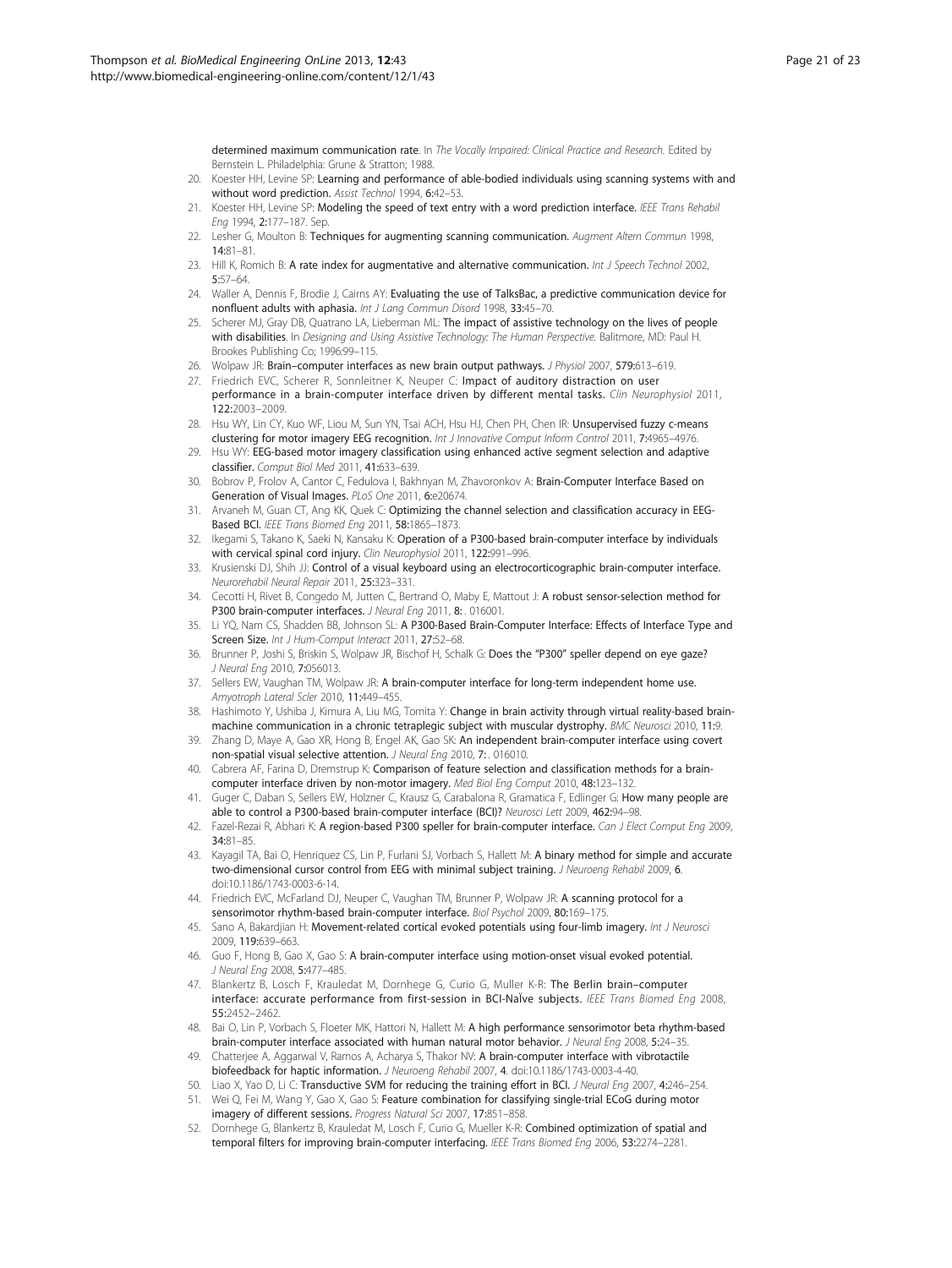- <span id="page-21-0"></span>53. Mahmoudi B, Erfanian A: Electro-encephalogram based brain-computer interface: improved performance by mental practice and concentration skills. Med Biol Eng Comput 2006, 44:959–969.
- 54. Phothisonothai M, Nakagawa M: EEG-based classification of new imagery tasks using three-layer feedforward neural network classifier for brain-computer interface. J Physical Soc Japan 2006, 75:104801. 10401-6.
- 55. Ince NF, Arica S, Tewfik A: Classification of single trial motor imagery EEG recordings with subject adapted non-dyadic arbitrary time-frequency tilings. J Neural Eng 2006, 3:235–244.
- 56. Neuper C, Scherer R, Reiner M, Pfurtscheller G: Imagery of motor actions: differential effects of kinesthetic and visual-motor mode of imagery in single-trial EEG. Cogn Brain Res 2005, 25:668–677.
- 57. Burke DR, Kelly SR, de Chazal P, Reilly RB, Finucane C: A parametric feature extraction and classification strategy for brain-computer interfacing. IEEE Trans Neural Syst Rehabil Eng 2005, 13:12-17.
- 58. Kamousi B, Liu ZM, He B: Classification of motor imagery tasks for brain-computer interface applications by means of two equivalent dipoles analysis. IEEE Trans Neural Syst Rehabil Eng 2005, 13:166-171.
- 59. Kelly SP, Lalor EC, Reilly RB, Foxe JJ: Visual spatial attention tracking using high-density SSVEP data for independent brain-computer communication. IEEE Trans Neural Syst Rehabil Eng 2005, 13:172-178.
- 60. Treder MS, Schmidt NM, Blankertz B: Gaze-independent brain-computer interfaces based on covert attention and feature attention. J Neural Eng 2011, 8. doi[:10.1088/1741-2560/8/6/066003](http://dx.doi.org/10.1088/1741-2560/8/6/066003).
- 61. Chen M, Guan J, Liu H: Enabling fast brain-computer interaction by single-trial extraction of visual evoked potentials. J Med Syst 2011, 35:1323–1331.
- 62. Kaufmann T, Schulz SM, Gruenzinger C, Kuebler A: Flashing characters with famous faces improves ERP-based brain-computer interface performance. J Neural Eng 2011, 8: . 056016.
- 63. Garcia Cossio E, Fernandez C, Eugenia Gaviria M, Palacio C, Alvaran L, Torres Villa RA: P300 based Brain computer interface for alternative communication: a case study with two teenagers with motor disabilities. Rev Fac Ing-Univ Antioquia 2011, 60:9–19.
- 64. Kim DW, Hwang HJ, Lim JH, Lee YH, Jung KY, Im CH: Classification of selective attention to auditory stimuli: toward vision-free brain-computer interfacing. J Neurosci Methods 2011, 197:180–185.
- 65. Pires G, Nunes U, Castelo-Branco M: Statistical spatial filtering for a P300-based BCI: Tests in able-bodied, and patients with cerebral palsy and amyotrophic lateral sclerosis. J Neurosci Methods 2011, 195:270-281
- 66. Mugler EM, Ruf CA, Halder S, Bensch M, Kubler A: Design and Implementation of a P300-Based Brain-Computer Interface for Controlling an Internet Browser. IEEE Trans Neural Syst Rehabil Eng 2011, 18:599–609.
- 67. Lee PL, Sie JJ, Liu YJ, Wu CH, Lee MH, Shu CH, Li PH, Sun CW, Shyu KK: An SSVEP-actuated brain computer interface using phase-tagged flickering sequences: a cursor system. Ann Biomed Eng 2010, 38:2383–2397.
- 68. Nam CS, Li YQ, Johnson S: Evaluation of P300-Based Brain-Computer Interface in Real-World Contexts. Int J Human-Comput Interact 2010, 26:621–637.
- 69. Chen CW, Ju MS, Sun YN, Lin CCK: Model analyses of visual biofeedback training for EEG-based braincomputer interface. J Comput Neurosci 2009, 27:357–368.
- 70. Bin G, Gao X, Yan Z, Hong B, Gao S: An online multi-channel SSVEP-based brain-computer interface using a canonical correlation analysis method. J Neural Eng 2009, 6:046002
- 71. Klobassa DS, Vaughan TM, Brunner P, Schwartz NE, Wolpaw JR, Neuper C, Sellers EW: Toward a high-throughput auditory P300-based brain-computer interface. Clin Neurophysiol 2009, 120:1252–1261.
- 72. Lee P-L, Hsieh J-C, Wu C-H, Shyu K-K, Wu Y-T: Brain computer interface using flash onset and offset visual evoked potentials. Clin Neurophysiol 2008, 119:605–616.
- 73. Hoffmann U, Vesin J-M, Ebrahimi T, Diserens K: An efficient P300-based brain-computer interface for disabled subjects. J Neurosci Methods 2008, 167:115-125.
- 74. Sellers EW, Krusienski DJ, McFarland DJ, Vaughan TM, Wolpaw JR: A P300 event-related potential braincomputer interface (BCI): The effects of matrix size and inter stimulus interval on performance. Biol Psychol 2006, 73:242–252.
- 75. Lee P-L, Hsieh J-C, Wu C-H, Shyu K-K, Chen S-S, Yeh T-C, Wu Y-T: The brain computer interface using flash visual evoked potential and independent component analysis. Ann Biomed Eng 2006, 34:1641-1654
- 76. Lee PL, Wu CH, Hsieh JC, Wu YT: Visual evoked potential actuated brain computer interface: a brain-actuated cursor system. Electron Lett 2005, 41:832–834.
- 77. Lee P-L, Yeh C-L, Cheng JY-S, Yang C-Y, Lan G-Y: An SSVEP-Based BCI Using High Duty-Cycle Visual Flicker. IEEE Trans Biomed Eng 2011, 58:3350–3359.
- 78. Volosyak I, Valbuena D, Luth T, Malechka T, Graser A: BCI Demographics II: How Many (and What Kinds of) People Can Use a High-Frequency SSVEP BCI? IEEE Trans Neural Syst Rehabil Eng 2011, 19:232-239.
- 79. Takahashi H, Yoshikawa T, Furuhashi T: Error Control for Performance Improvement of Brain-Computer Interface: Reliability-Based Automatic Repeat Request. Ieice Transactions on Information and Systems 2011, E94D:1243–1252.
- 80. Volosyak I: SSVEP-based Bremen-BCI interface-boosting information transfer rates. J Neural Eng 2011, 8: 036020.
- 81. Wang YT, Wang YJ, Jung TP: A cell-phone-based brain-computer interface for communication in daily life. J Neural Eng 2011, 8:025018.
- 82. Blankertz B, Dornhege G, Krauledat M, Mueller K-R, Curio G: The non-invasive Berlin brain-computer interface: fast acquisition of effective performance in untrained subjects. Neuroimage 2007, 37:539–550.
- 83. Royer AS, Rose ML, He B: Goal selection versus process control while learning to use a brain-computer interface. J Neural Eng 2011, 8: 036012.
- 84. Vlek RJ, Schaefer RS, Gielen C, Farquhar JDR, Desain P: Sequenced subjective accents for brain-computer interfaces. J Neural Eng 2011, 8: 036002.
- 85. Solis-Escalante T, Müller-Putz G, Brunner C, Kaiser V, Pfurtscheller G: Analysis of sensorimotor rhythms for the implementation of a brain switch for healthy subjects. Biomed Signal Process Control 2010, 5:15–20.
- 86. Liu Y, Zhou ZT, Hu DW: Gaze independent brain-computer speller with covert visual search tasks. Clin Neurophysiol 2011, 122:1127–1136.